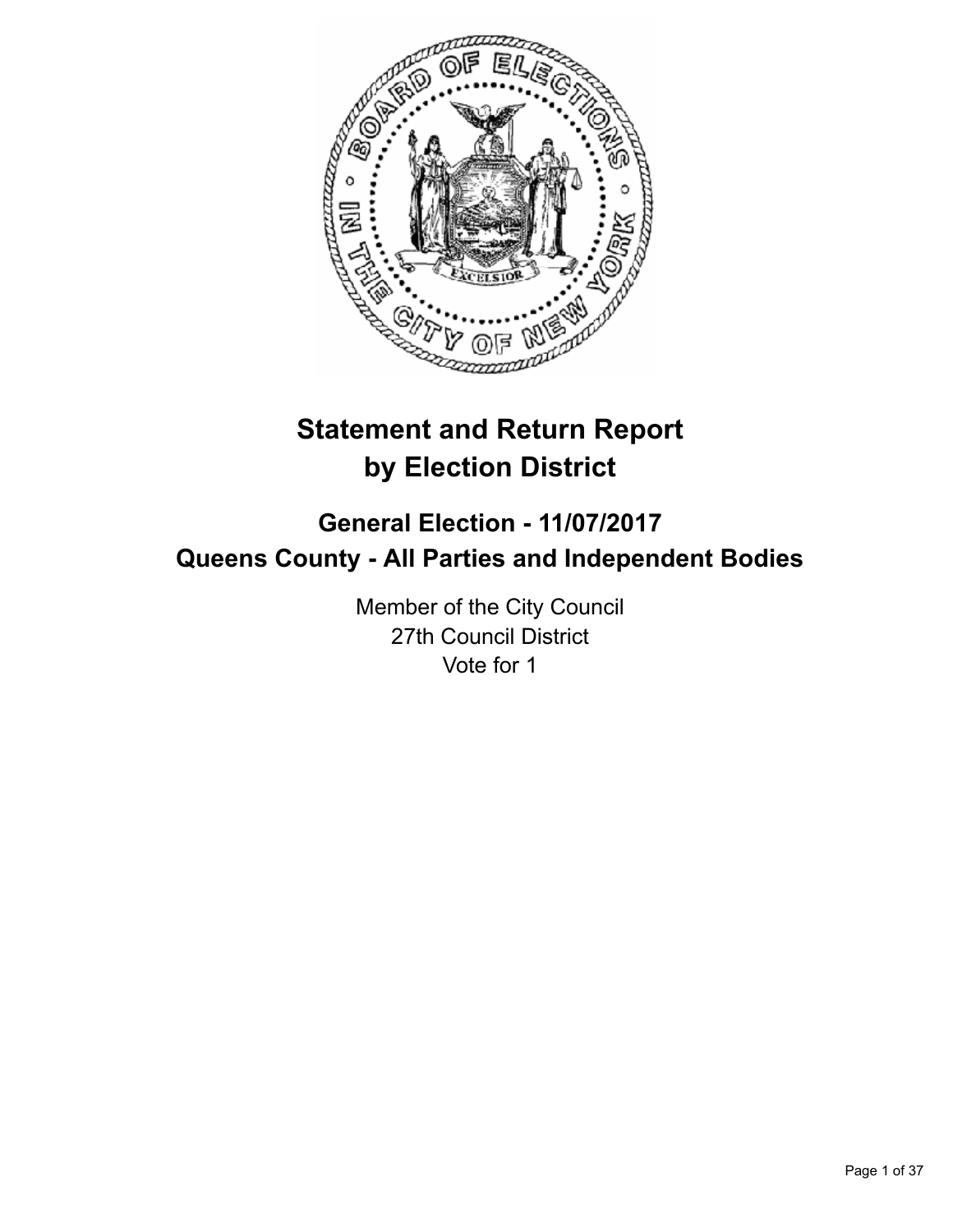

| <b>PUBLIC COUNTER</b>                                    | 95  |
|----------------------------------------------------------|-----|
| <b>MANUALLY COUNTED EMERGENCY</b>                        | 0   |
| ABSENTEE / MILITARY                                      | 2   |
| AFFIDAVIT                                                | 3   |
| <b>Total Ballots</b>                                     | 100 |
| Less - Inapplicable Federal/Special Presidential Ballots | 0   |
| <b>Total Applicable Ballots</b>                          | 100 |
| I. DANEEK MILLER (DEMOCRATIC)                            | 80  |
| <b>RUPERT GREEN (REPUBLICAN)</b>                         | 10  |
| <b>FRANK FRANCOIS (GREEN)</b>                            | 2   |
| UNATTRIBUTABLE WRITE-IN (WRITE-IN)                       | 4   |
| <b>Total Votes</b>                                       | 96  |
| Unrecorded                                               | 4   |

## **058/24**

| <b>PUBLIC COUNTER</b>                                    | 44 |
|----------------------------------------------------------|----|
| <b>MANUALLY COUNTED EMERGENCY</b>                        | 0  |
| ABSENTEE / MILITARY                                      |    |
| AFFIDAVIT                                                | 0  |
| <b>Total Ballots</b>                                     | 45 |
| Less - Inapplicable Federal/Special Presidential Ballots | 0  |
| <b>Total Applicable Ballots</b>                          | 45 |
|                                                          |    |
| I. DANEEK MILLER (DEMOCRATIC)                            | 40 |
| <b>RUPERT GREEN (REPUBLICAN)</b>                         |    |
| <b>FRANK FRANCOIS (GREEN)</b>                            | 0  |
| <b>Total Votes</b>                                       | 41 |

| <b>PUBLIC COUNTER</b>                                    | 0 |
|----------------------------------------------------------|---|
| MANUALLY COUNTED EMERGENCY                               | 0 |
| <b>ABSENTEE / MILITARY</b>                               | 0 |
| <b>AFFIDAVIT</b>                                         | 0 |
| <b>Total Ballots</b>                                     | 0 |
| Less - Inapplicable Federal/Special Presidential Ballots | 0 |
| <b>Total Applicable Ballots</b>                          | 0 |
| I. DANEEK MILLER (DEMOCRATIC)                            | 0 |
| <b>RUPERT GREEN (REPUBLICAN)</b>                         | 0 |
| <b>FRANK FRANCOIS (GREEN)</b>                            | 0 |
| <b>Total Votes</b>                                       | 0 |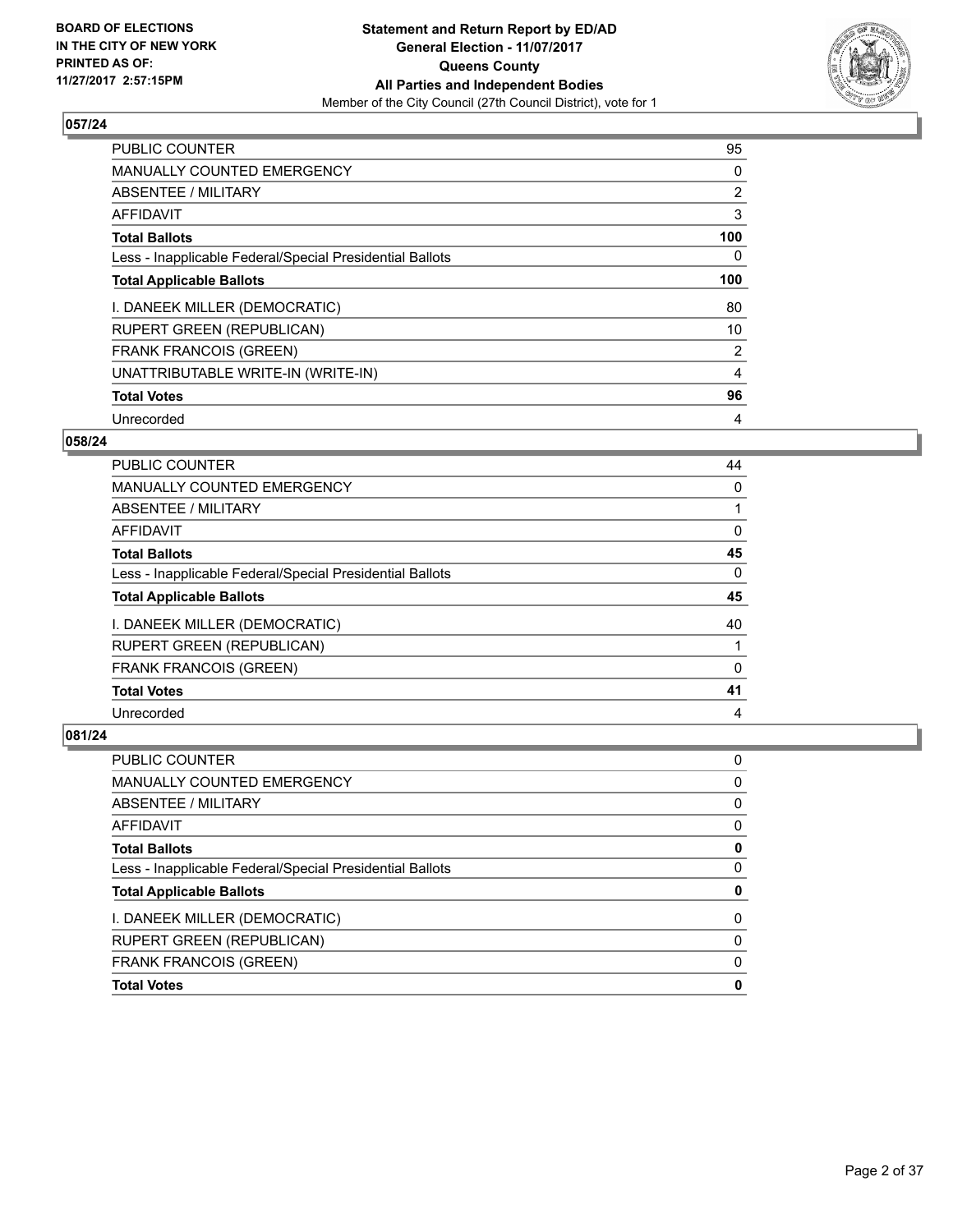

| <b>PUBLIC COUNTER</b>                                    | 223 |
|----------------------------------------------------------|-----|
| <b>MANUALLY COUNTED EMERGENCY</b>                        | 0   |
| ABSENTEE / MILITARY                                      |     |
| <b>AFFIDAVIT</b>                                         | 4   |
| <b>Total Ballots</b>                                     | 228 |
| Less - Inapplicable Federal/Special Presidential Ballots | 0   |
| <b>Total Applicable Ballots</b>                          | 228 |
| I. DANEEK MILLER (DEMOCRATIC)                            | 192 |
| <b>RUPERT GREEN (REPUBLICAN)</b>                         | 17  |
| <b>FRANK FRANCOIS (GREEN)</b>                            | 3   |
| <b>Total Votes</b>                                       | 212 |
| Unrecorded                                               | 16  |

#### **004/29**

| <b>PUBLIC COUNTER</b>                                    | 85 |
|----------------------------------------------------------|----|
| <b>MANUALLY COUNTED EMERGENCY</b>                        | 0  |
| ABSENTEE / MILITARY                                      | 3  |
| AFFIDAVIT                                                |    |
| <b>Total Ballots</b>                                     | 89 |
| Less - Inapplicable Federal/Special Presidential Ballots | 0  |
| <b>Total Applicable Ballots</b>                          | 89 |
| I. DANEEK MILLER (DEMOCRATIC)                            | 71 |
| <b>RUPERT GREEN (REPUBLICAN)</b>                         | 7  |
| <b>FRANK FRANCOIS (GREEN)</b>                            |    |
| <b>Total Votes</b>                                       | 79 |
| Unrecorded                                               | 10 |
|                                                          |    |

| <b>PUBLIC COUNTER</b>                                    | 76 |
|----------------------------------------------------------|----|
| <b>MANUALLY COUNTED EMERGENCY</b>                        | 0  |
| ABSENTEE / MILITARY                                      |    |
| AFFIDAVIT                                                |    |
| <b>Total Ballots</b>                                     | 78 |
| Less - Inapplicable Federal/Special Presidential Ballots | 0  |
| <b>Total Applicable Ballots</b>                          | 78 |
| I. DANEEK MILLER (DEMOCRATIC)                            | 65 |
| <b>RUPERT GREEN (REPUBLICAN)</b>                         | 5  |
| <b>FRANK FRANCOIS (GREEN)</b>                            | 4  |
| <b>Total Votes</b>                                       | 74 |
| Unrecorded                                               | 4  |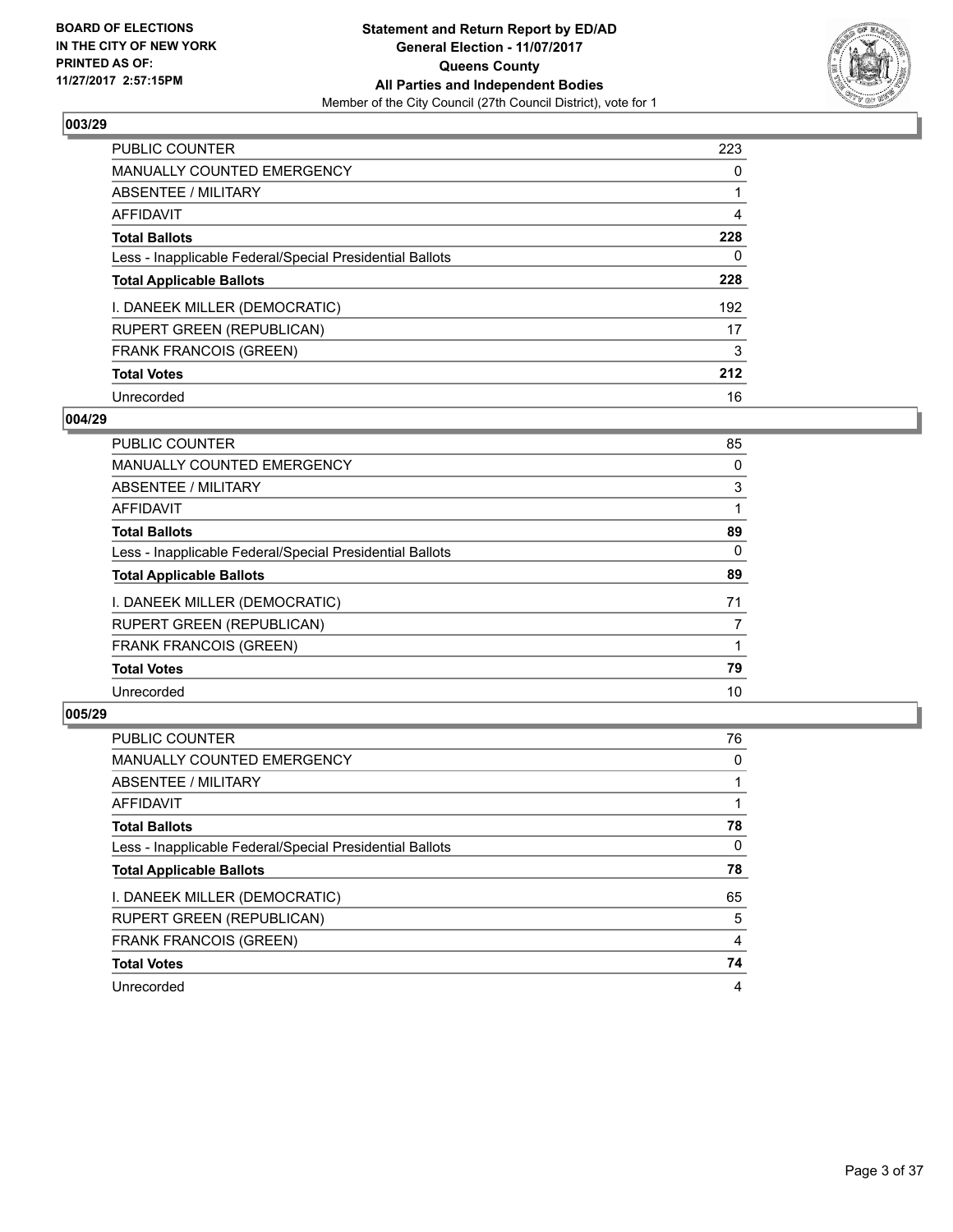

| <b>PUBLIC COUNTER</b>                                    | 164 |
|----------------------------------------------------------|-----|
| <b>MANUALLY COUNTED EMERGENCY</b>                        | 0   |
| ABSENTEE / MILITARY                                      |     |
| <b>AFFIDAVIT</b>                                         |     |
| <b>Total Ballots</b>                                     | 166 |
| Less - Inapplicable Federal/Special Presidential Ballots | 0   |
| <b>Total Applicable Ballots</b>                          | 166 |
| I. DANEEK MILLER (DEMOCRATIC)                            | 138 |
| <b>RUPERT GREEN (REPUBLICAN)</b>                         | 21  |
| <b>FRANK FRANCOIS (GREEN)</b>                            | 0   |
| <b>Total Votes</b>                                       | 159 |
| Unrecorded                                               | 7   |

#### **010/29**

| <b>PUBLIC COUNTER</b>                                    | 162      |
|----------------------------------------------------------|----------|
| <b>MANUALLY COUNTED EMERGENCY</b>                        | 0        |
| ABSENTEE / MILITARY                                      |          |
| <b>AFFIDAVIT</b>                                         |          |
| <b>Total Ballots</b>                                     | 164      |
| Less - Inapplicable Federal/Special Presidential Ballots | $\Omega$ |
| <b>Total Applicable Ballots</b>                          | 164      |
| I. DANEEK MILLER (DEMOCRATIC)                            | 125      |
| <b>RUPERT GREEN (REPUBLICAN)</b>                         | 26       |
| <b>FRANK FRANCOIS (GREEN)</b>                            | 4        |
| <b>Total Votes</b>                                       | 155      |
| Unrecorded                                               | 9        |

| <b>PUBLIC COUNTER</b>                                    | 128 |
|----------------------------------------------------------|-----|
| <b>MANUALLY COUNTED EMERGENCY</b>                        | 0   |
| ABSENTEE / MILITARY                                      |     |
| AFFIDAVIT                                                | 0   |
| <b>Total Ballots</b>                                     | 129 |
| Less - Inapplicable Federal/Special Presidential Ballots | 0   |
| <b>Total Applicable Ballots</b>                          | 129 |
| I. DANEEK MILLER (DEMOCRATIC)                            | 100 |
| <b>RUPERT GREEN (REPUBLICAN)</b>                         | 16  |
| <b>FRANK FRANCOIS (GREEN)</b>                            | 5   |
| <b>Total Votes</b>                                       | 121 |
| Unrecorded                                               | 8   |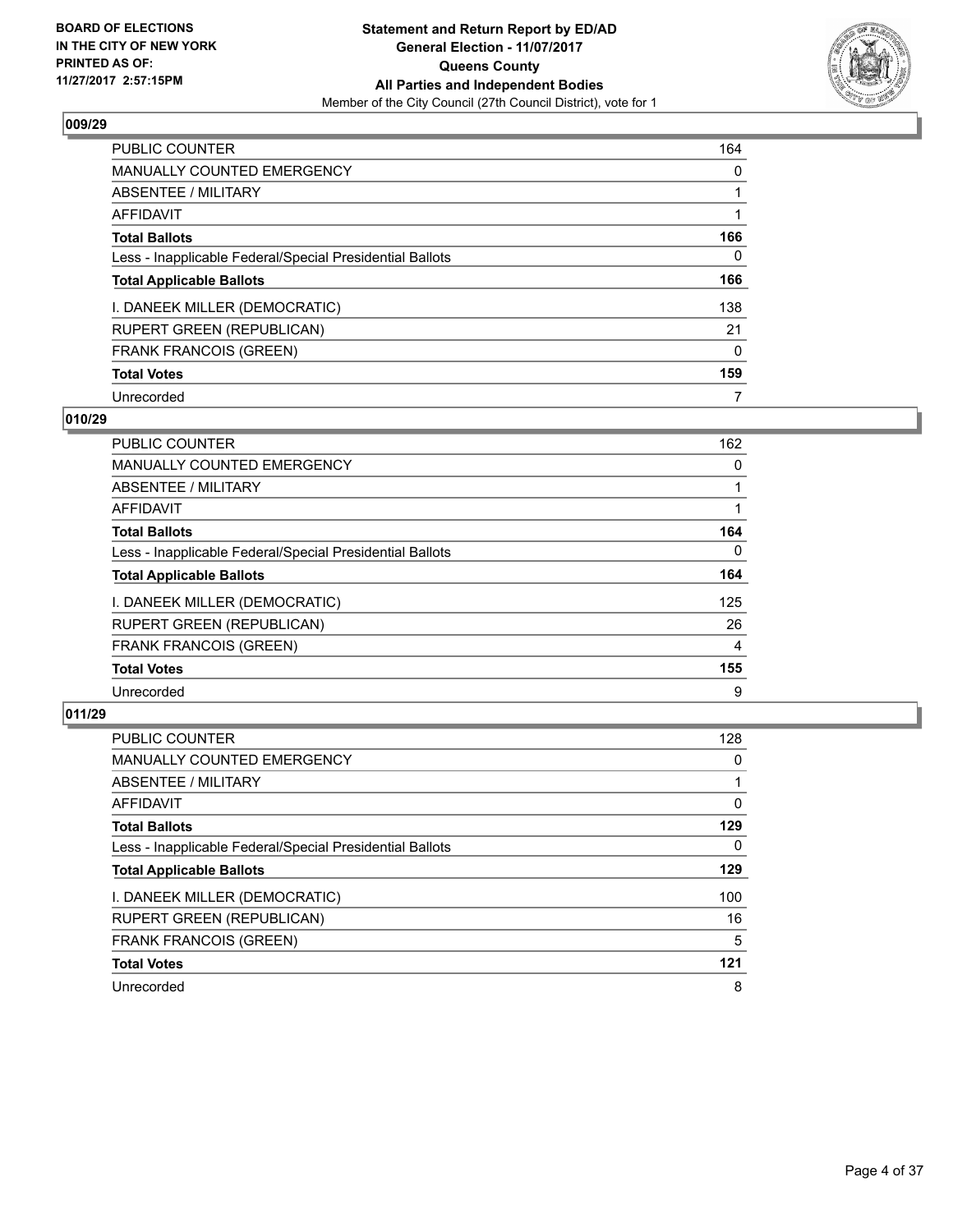

| <b>PUBLIC COUNTER</b>                                    | 222 |
|----------------------------------------------------------|-----|
| <b>MANUALLY COUNTED EMERGENCY</b>                        | 0   |
| ABSENTEE / MILITARY                                      | 13  |
| <b>AFFIDAVIT</b>                                         |     |
| <b>Total Ballots</b>                                     | 236 |
| Less - Inapplicable Federal/Special Presidential Ballots | 0   |
| <b>Total Applicable Ballots</b>                          | 236 |
| I. DANEEK MILLER (DEMOCRATIC)                            | 208 |
| <b>RUPERT GREEN (REPUBLICAN)</b>                         | 10  |
| <b>FRANK FRANCOIS (GREEN)</b>                            | 4   |
| <b>Total Votes</b>                                       | 222 |
| Unrecorded                                               | 14  |

# **013/29**

| <b>PUBLIC COUNTER</b>                                    | 119            |
|----------------------------------------------------------|----------------|
| <b>MANUALLY COUNTED EMERGENCY</b>                        | 0              |
| ABSENTEE / MILITARY                                      | 3              |
| <b>AFFIDAVIT</b>                                         | $\overline{2}$ |
| <b>Total Ballots</b>                                     | 124            |
| Less - Inapplicable Federal/Special Presidential Ballots | $\Omega$       |
| <b>Total Applicable Ballots</b>                          | 124            |
| I. DANEEK MILLER (DEMOCRATIC)                            | 94             |
| <b>RUPERT GREEN (REPUBLICAN)</b>                         | 13             |
| <b>FRANK FRANCOIS (GREEN)</b>                            | 5              |
| <b>Total Votes</b>                                       | $112$          |
| Unrecorded                                               | 12             |

| <b>PUBLIC COUNTER</b>                                    | 186 |
|----------------------------------------------------------|-----|
| <b>MANUALLY COUNTED EMERGENCY</b>                        | 0   |
| ABSENTEE / MILITARY                                      |     |
| AFFIDAVIT                                                | 4   |
| <b>Total Ballots</b>                                     | 191 |
| Less - Inapplicable Federal/Special Presidential Ballots | 0   |
| <b>Total Applicable Ballots</b>                          | 191 |
| I. DANEEK MILLER (DEMOCRATIC)                            | 174 |
| <b>RUPERT GREEN (REPUBLICAN)</b>                         | 6   |
| <b>FRANK FRANCOIS (GREEN)</b>                            | 2   |
| <b>Total Votes</b>                                       | 182 |
| Unrecorded                                               | 9   |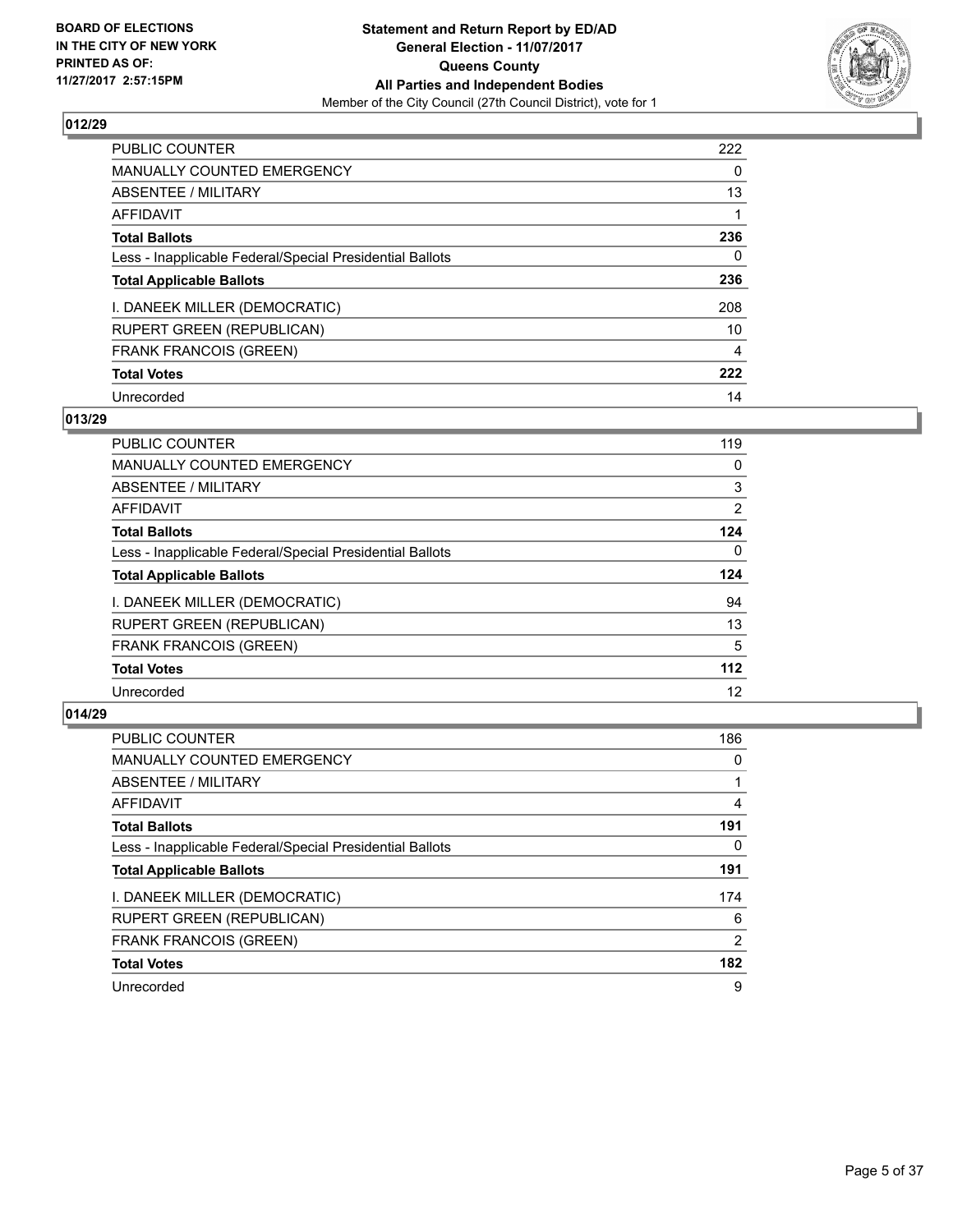

| <b>PUBLIC COUNTER</b>                                    | 208 |
|----------------------------------------------------------|-----|
| <b>MANUALLY COUNTED EMERGENCY</b>                        | 0   |
| ABSENTEE / MILITARY                                      | 3   |
| AFFIDAVIT                                                | 1   |
| <b>Total Ballots</b>                                     | 212 |
| Less - Inapplicable Federal/Special Presidential Ballots | 0   |
| <b>Total Applicable Ballots</b>                          | 212 |
| I. DANEEK MILLER (DEMOCRATIC)                            | 182 |
|                                                          |     |
| RUPERT GREEN (REPUBLICAN)                                | 16  |
| <b>FRANK FRANCOIS (GREEN)</b>                            | 5   |
| JEHOVAH'S KINGDOM (WRITE-IN)                             |     |
| UNATTRIBUTABLE WRITE-IN (WRITE-IN)                       | 3   |
| <b>Total Votes</b>                                       | 207 |

# **016/29**

| <b>PUBLIC COUNTER</b>                                    | 145 |
|----------------------------------------------------------|-----|
| <b>MANUALLY COUNTED EMERGENCY</b>                        | 0   |
| ABSENTEE / MILITARY                                      | 12  |
| AFFIDAVIT                                                |     |
| <b>Total Ballots</b>                                     | 158 |
| Less - Inapplicable Federal/Special Presidential Ballots | 0   |
| <b>Total Applicable Ballots</b>                          | 158 |
| I. DANEEK MILLER (DEMOCRATIC)                            | 116 |
| <b>RUPERT GREEN (REPUBLICAN)</b>                         | 24  |
| <b>FRANK FRANCOIS (GREEN)</b>                            | 7   |
| <b>Total Votes</b>                                       | 147 |
| Unrecorded                                               | 11  |

| PUBLIC COUNTER                                           | 191 |
|----------------------------------------------------------|-----|
| <b>MANUALLY COUNTED EMERGENCY</b>                        | 0   |
| ABSENTEE / MILITARY                                      | 4   |
| AFFIDAVIT                                                | 2   |
| <b>Total Ballots</b>                                     | 197 |
| Less - Inapplicable Federal/Special Presidential Ballots | 0   |
| <b>Total Applicable Ballots</b>                          | 197 |
| I. DANEEK MILLER (DEMOCRATIC)                            | 157 |
| <b>RUPERT GREEN (REPUBLICAN)</b>                         | 6   |
| <b>FRANK FRANCOIS (GREEN)</b>                            | 4   |
| <b>Total Votes</b>                                       | 167 |
| Unrecorded                                               | 30  |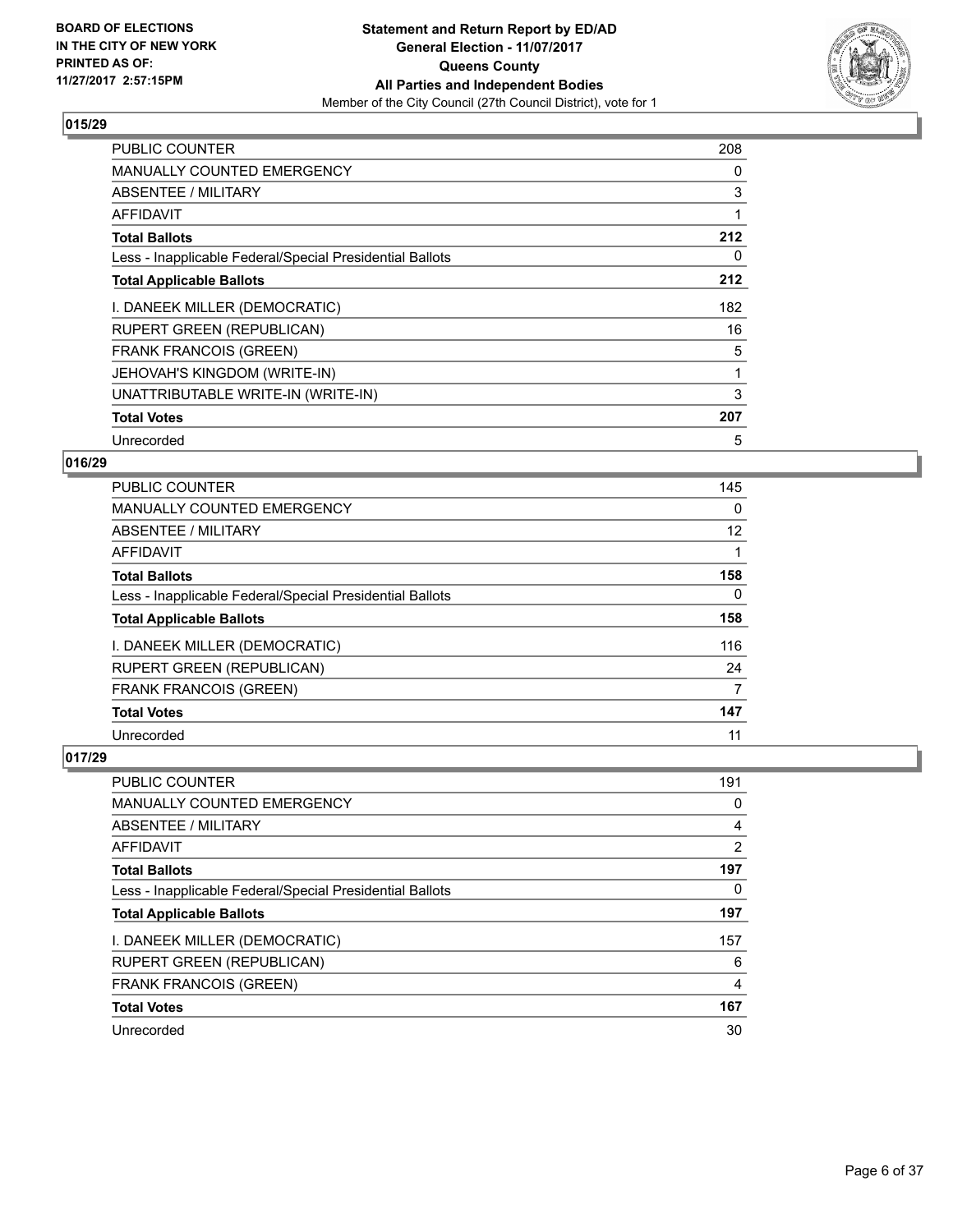

| <b>PUBLIC COUNTER</b>                                    | 136            |
|----------------------------------------------------------|----------------|
| <b>MANUALLY COUNTED EMERGENCY</b>                        | 0              |
| ABSENTEE / MILITARY                                      | $\overline{7}$ |
| <b>AFFIDAVIT</b>                                         | 3              |
| <b>Total Ballots</b>                                     | 146            |
| Less - Inapplicable Federal/Special Presidential Ballots | 0              |
| <b>Total Applicable Ballots</b>                          | 146            |
| I. DANEEK MILLER (DEMOCRATIC)                            | 135            |
| <b>RUPERT GREEN (REPUBLICAN)</b>                         | 3              |
| <b>FRANK FRANCOIS (GREEN)</b>                            | $\overline{2}$ |
| UNATTRIBUTABLE WRITE-IN (WRITE-IN)                       |                |
| <b>Total Votes</b>                                       | 141            |
| Unrecorded                                               | 5              |

# **019/29**

| <b>PUBLIC COUNTER</b>                                    | 142 |
|----------------------------------------------------------|-----|
| <b>MANUALLY COUNTED EMERGENCY</b>                        | 0   |
| ABSENTEE / MILITARY                                      | 3   |
| AFFIDAVIT                                                | 6   |
| <b>Total Ballots</b>                                     | 151 |
| Less - Inapplicable Federal/Special Presidential Ballots | 0   |
| <b>Total Applicable Ballots</b>                          | 151 |
| I. DANEEK MILLER (DEMOCRATIC)                            | 133 |
| <b>RUPERT GREEN (REPUBLICAN)</b>                         | 6   |
| <b>FRANK FRANCOIS (GREEN)</b>                            | 2   |
| <b>Total Votes</b>                                       | 141 |
| Unrecorded                                               | 10  |

| PUBLIC COUNTER                                           | 194 |
|----------------------------------------------------------|-----|
| <b>MANUALLY COUNTED EMERGENCY</b>                        | 0   |
| ABSENTEE / MILITARY                                      | 4   |
| AFFIDAVIT                                                |     |
| <b>Total Ballots</b>                                     | 199 |
| Less - Inapplicable Federal/Special Presidential Ballots | 0   |
| <b>Total Applicable Ballots</b>                          | 199 |
| I. DANEEK MILLER (DEMOCRATIC)                            | 183 |
| <b>RUPERT GREEN (REPUBLICAN)</b>                         | 3   |
| <b>FRANK FRANCOIS (GREEN)</b>                            | 4   |
| <b>Total Votes</b>                                       | 190 |
| Unrecorded                                               | 9   |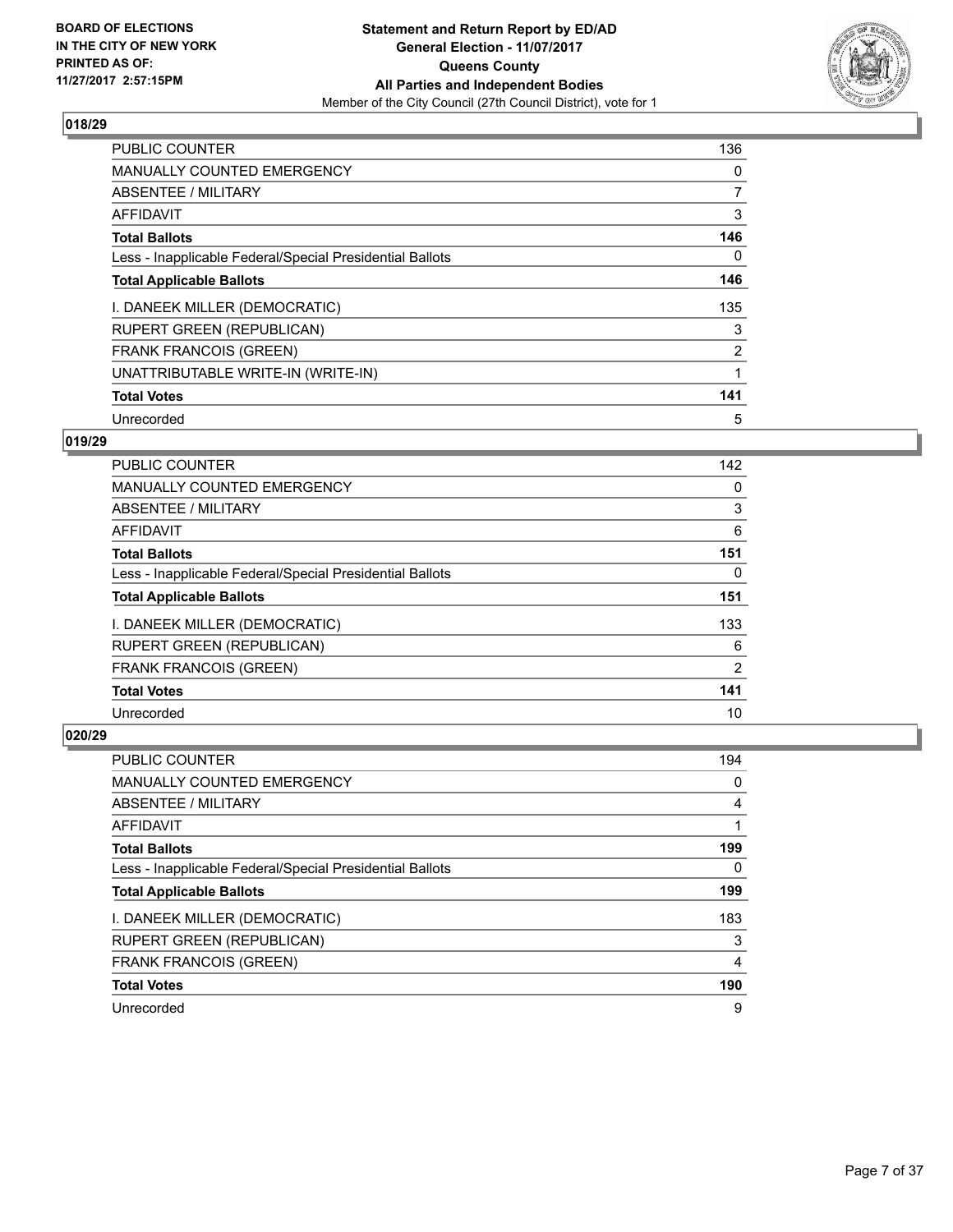

| <b>PUBLIC COUNTER</b>                                    | 229 |
|----------------------------------------------------------|-----|
| <b>MANUALLY COUNTED EMERGENCY</b>                        | 0   |
| ABSENTEE / MILITARY                                      | 3   |
| AFFIDAVIT                                                | 0   |
| <b>Total Ballots</b>                                     | 232 |
| Less - Inapplicable Federal/Special Presidential Ballots | 0   |
| <b>Total Applicable Ballots</b>                          | 232 |
| I. DANEEK MILLER (DEMOCRATIC)                            | 213 |
| <b>RUPERT GREEN (REPUBLICAN)</b>                         | 6   |
| <b>FRANK FRANCOIS (GREEN)</b>                            |     |
| <b>Total Votes</b>                                       | 220 |
| Unrecorded                                               | 12  |

#### **022/29**

| <b>PUBLIC COUNTER</b>                                    | 240 |
|----------------------------------------------------------|-----|
| <b>MANUALLY COUNTED EMERGENCY</b>                        | 0   |
| ABSENTEE / MILITARY                                      | 7   |
| <b>AFFIDAVIT</b>                                         | 0   |
| <b>Total Ballots</b>                                     | 247 |
| Less - Inapplicable Federal/Special Presidential Ballots | 0   |
| <b>Total Applicable Ballots</b>                          | 247 |
| I. DANEEK MILLER (DEMOCRATIC)                            | 234 |
| <b>RUPERT GREEN (REPUBLICAN)</b>                         | 5   |
| <b>FRANK FRANCOIS (GREEN)</b>                            | 5   |
| <b>Total Votes</b>                                       | 244 |
| Unrecorded                                               | 3   |

| <b>PUBLIC COUNTER</b>                                    | 328 |
|----------------------------------------------------------|-----|
| <b>MANUALLY COUNTED EMERGENCY</b>                        | 0   |
| ABSENTEE / MILITARY                                      | 9   |
| <b>AFFIDAVIT</b>                                         | 4   |
| <b>Total Ballots</b>                                     | 341 |
| Less - Inapplicable Federal/Special Presidential Ballots | 0   |
| <b>Total Applicable Ballots</b>                          | 341 |
| I. DANEEK MILLER (DEMOCRATIC)                            | 316 |
| <b>RUPERT GREEN (REPUBLICAN)</b>                         | 8   |
| <b>FRANK FRANCOIS (GREEN)</b>                            | 7   |
| <b>Total Votes</b>                                       | 331 |
| Unrecorded                                               | 10  |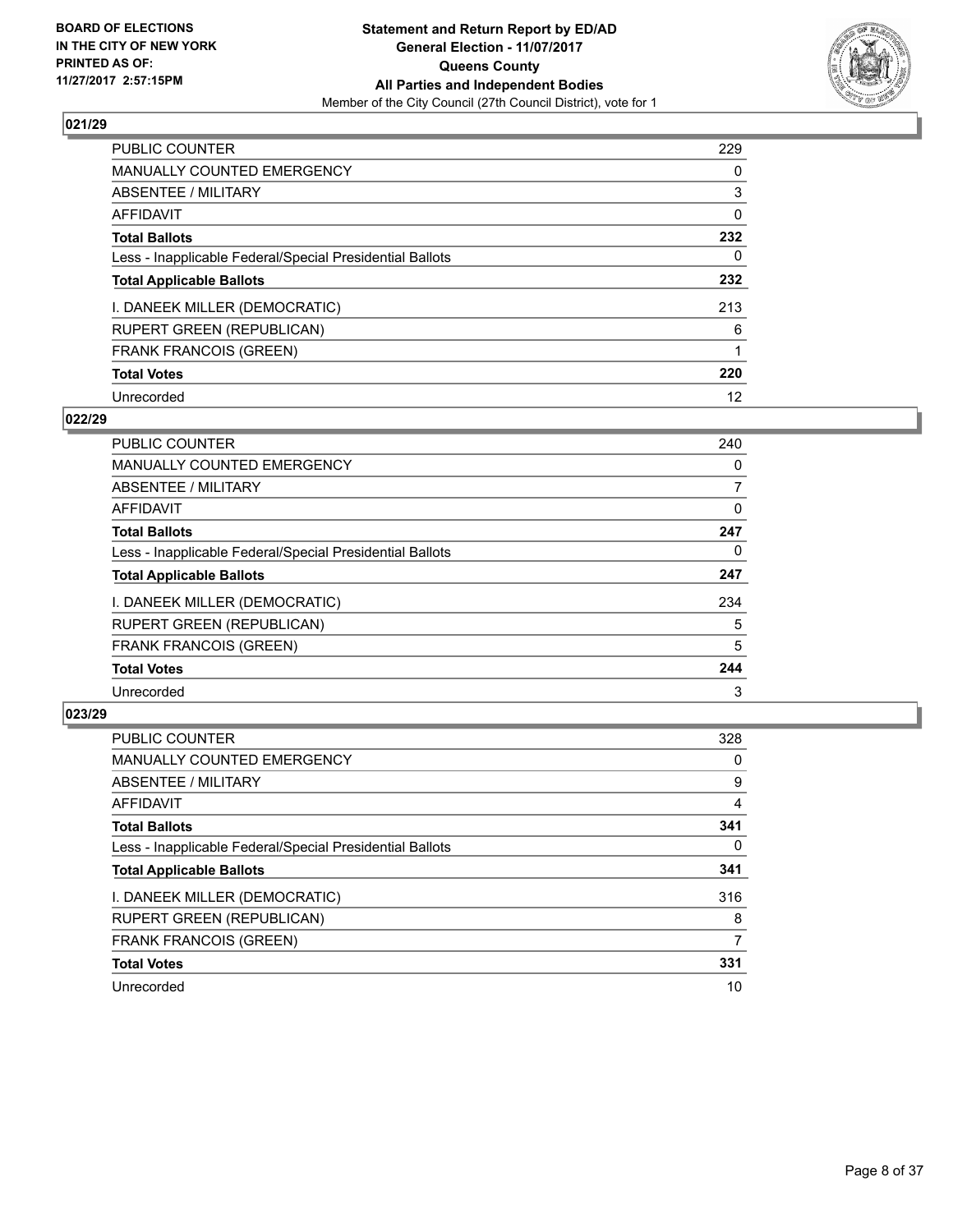

| <b>PUBLIC COUNTER</b>                                    | 374 |
|----------------------------------------------------------|-----|
| MANUALLY COUNTED EMERGENCY                               | 0   |
| ABSENTEE / MILITARY                                      | 6   |
| <b>AFFIDAVIT</b>                                         | 0   |
| <b>Total Ballots</b>                                     | 380 |
| Less - Inapplicable Federal/Special Presidential Ballots | 0   |
| <b>Total Applicable Ballots</b>                          | 380 |
| I. DANEEK MILLER (DEMOCRATIC)                            | 362 |
| <b>RUPERT GREEN (REPUBLICAN)</b>                         | 6   |
| <b>FRANK FRANCOIS (GREEN)</b>                            | 7   |
| <b>Total Votes</b>                                       | 375 |
| Unrecorded                                               | 5   |

#### **025/29**

| <b>PUBLIC COUNTER</b>                                    | 350 |
|----------------------------------------------------------|-----|
| <b>MANUALLY COUNTED EMERGENCY</b>                        | 0   |
| ABSENTEE / MILITARY                                      | 9   |
| AFFIDAVIT                                                |     |
| <b>Total Ballots</b>                                     | 360 |
| Less - Inapplicable Federal/Special Presidential Ballots | 0   |
| <b>Total Applicable Ballots</b>                          | 360 |
| I. DANEEK MILLER (DEMOCRATIC)                            | 331 |
| <b>RUPERT GREEN (REPUBLICAN)</b>                         | 7   |
| <b>FRANK FRANCOIS (GREEN)</b>                            | 9   |
| JEROME SHARPE (WRITE-IN)                                 | 1   |
| <b>Total Votes</b>                                       | 348 |
| Unrecorded                                               | 12  |

| <b>PUBLIC COUNTER</b>                                    | 351 |
|----------------------------------------------------------|-----|
| <b>MANUALLY COUNTED EMERGENCY</b>                        | 0   |
| ABSENTEE / MILITARY                                      | 36  |
| AFFIDAVIT                                                |     |
| <b>Total Ballots</b>                                     | 388 |
| Less - Inapplicable Federal/Special Presidential Ballots | 0   |
| <b>Total Applicable Ballots</b>                          | 388 |
| I. DANEEK MILLER (DEMOCRATIC)                            | 357 |
| <b>RUPERT GREEN (REPUBLICAN)</b>                         | 8   |
| <b>FRANK FRANCOIS (GREEN)</b>                            | 12  |
| <b>Total Votes</b>                                       | 377 |
| Unrecorded                                               | 11  |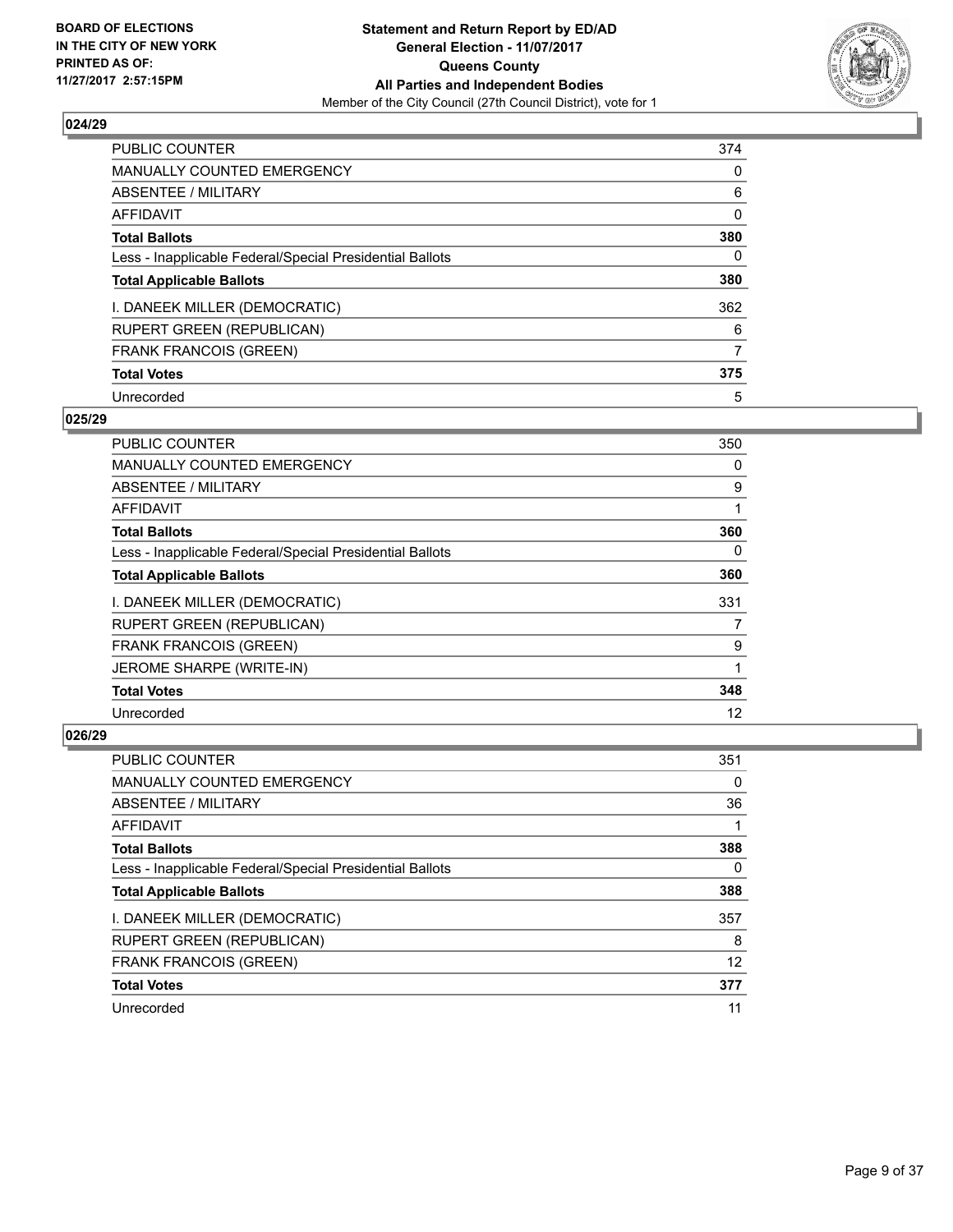

| <b>PUBLIC COUNTER</b>                                    | 256 |
|----------------------------------------------------------|-----|
| <b>MANUALLY COUNTED EMERGENCY</b>                        | 0   |
| ABSENTEE / MILITARY                                      | 10  |
| AFFIDAVIT                                                |     |
| <b>Total Ballots</b>                                     | 267 |
| Less - Inapplicable Federal/Special Presidential Ballots | 0   |
| <b>Total Applicable Ballots</b>                          | 267 |
| I. DANEEK MILLER (DEMOCRATIC)                            | 254 |
| <b>RUPERT GREEN (REPUBLICAN)</b>                         | 4   |
| <b>FRANK FRANCOIS (GREEN)</b>                            | 4   |
| <b>Total Votes</b>                                       | 262 |
| Unrecorded                                               | 5   |

#### **028/29**

| <b>PUBLIC COUNTER</b>                                    | 309 |
|----------------------------------------------------------|-----|
| <b>MANUALLY COUNTED EMERGENCY</b>                        | 0   |
| ABSENTEE / MILITARY                                      | 5   |
| <b>AFFIDAVIT</b>                                         | 3   |
| <b>Total Ballots</b>                                     | 317 |
| Less - Inapplicable Federal/Special Presidential Ballots | 0   |
| <b>Total Applicable Ballots</b>                          | 317 |
| I. DANEEK MILLER (DEMOCRATIC)                            | 291 |
| RUPERT GREEN (REPUBLICAN)                                | 3   |
| <b>FRANK FRANCOIS (GREEN)</b>                            | 7   |
| <b>Total Votes</b>                                       | 301 |
| Unrecorded                                               | 16  |

| <b>PUBLIC COUNTER</b>                                    | 316 |
|----------------------------------------------------------|-----|
| <b>MANUALLY COUNTED EMERGENCY</b>                        | 0   |
| ABSENTEE / MILITARY                                      |     |
| AFFIDAVIT                                                | 5   |
| <b>Total Ballots</b>                                     | 322 |
| Less - Inapplicable Federal/Special Presidential Ballots | 0   |
| <b>Total Applicable Ballots</b>                          | 322 |
| I. DANEEK MILLER (DEMOCRATIC)                            | 302 |
| <b>RUPERT GREEN (REPUBLICAN)</b>                         | 6   |
| <b>FRANK FRANCOIS (GREEN)</b>                            | 3   |
| <b>Total Votes</b>                                       | 311 |
| Unrecorded                                               | 11  |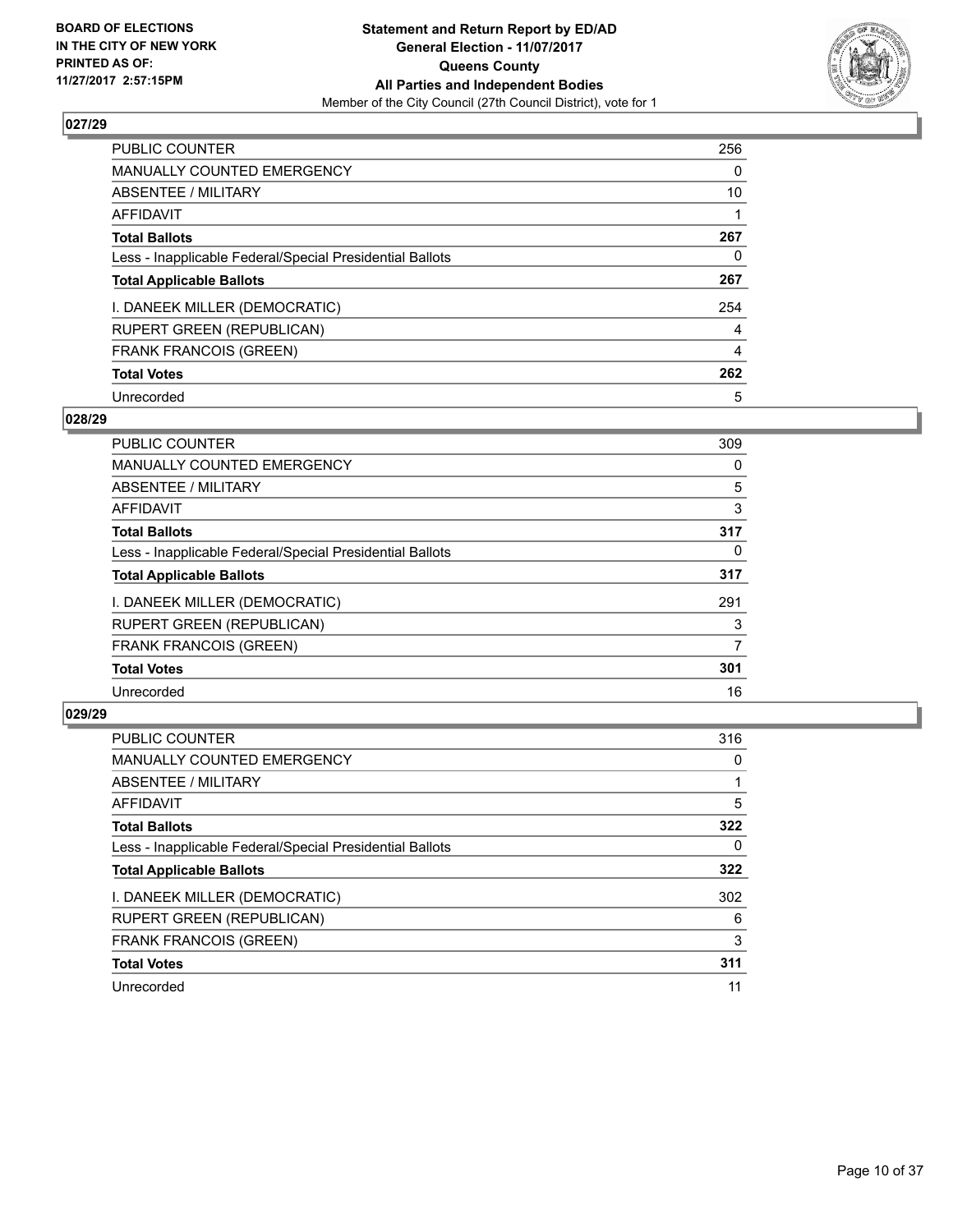

| <b>PUBLIC COUNTER</b>                                    | 316 |
|----------------------------------------------------------|-----|
| <b>MANUALLY COUNTED EMERGENCY</b>                        | 0   |
| ABSENTEE / MILITARY                                      | 6   |
| AFFIDAVIT                                                |     |
| <b>Total Ballots</b>                                     | 323 |
| Less - Inapplicable Federal/Special Presidential Ballots | 0   |
| <b>Total Applicable Ballots</b>                          | 323 |
| I. DANEEK MILLER (DEMOCRATIC)                            | 314 |
| <b>RUPERT GREEN (REPUBLICAN)</b>                         | 3   |
| <b>FRANK FRANCOIS (GREEN)</b>                            | 2   |
| <b>Total Votes</b>                                       | 319 |
| Unrecorded                                               | 4   |

#### **031/29**

| <b>PUBLIC COUNTER</b>                                    | 303      |
|----------------------------------------------------------|----------|
| <b>MANUALLY COUNTED EMERGENCY</b>                        | 0        |
| ABSENTEE / MILITARY                                      | 2        |
| <b>AFFIDAVIT</b>                                         | 5        |
| <b>Total Ballots</b>                                     | 310      |
| Less - Inapplicable Federal/Special Presidential Ballots | $\Omega$ |
| <b>Total Applicable Ballots</b>                          | 310      |
| I. DANEEK MILLER (DEMOCRATIC)                            | 279      |
| <b>RUPERT GREEN (REPUBLICAN)</b>                         | 12       |
| <b>FRANK FRANCOIS (GREEN)</b>                            | 5        |
| <b>Total Votes</b>                                       | 296      |
| Unrecorded                                               | 14       |

| <b>PUBLIC COUNTER</b>                                    | 302      |
|----------------------------------------------------------|----------|
| <b>MANUALLY COUNTED EMERGENCY</b>                        | $\Omega$ |
| ABSENTEE / MILITARY                                      | 14       |
| AFFIDAVIT                                                | 11       |
| <b>Total Ballots</b>                                     | 327      |
| Less - Inapplicable Federal/Special Presidential Ballots | 0        |
| <b>Total Applicable Ballots</b>                          | 327      |
| I. DANEEK MILLER (DEMOCRATIC)                            | 312      |
| <b>RUPERT GREEN (REPUBLICAN)</b>                         | 5        |
| <b>FRANK FRANCOIS (GREEN)</b>                            | 2        |
| <b>Total Votes</b>                                       | 319      |
| Unrecorded                                               | 8        |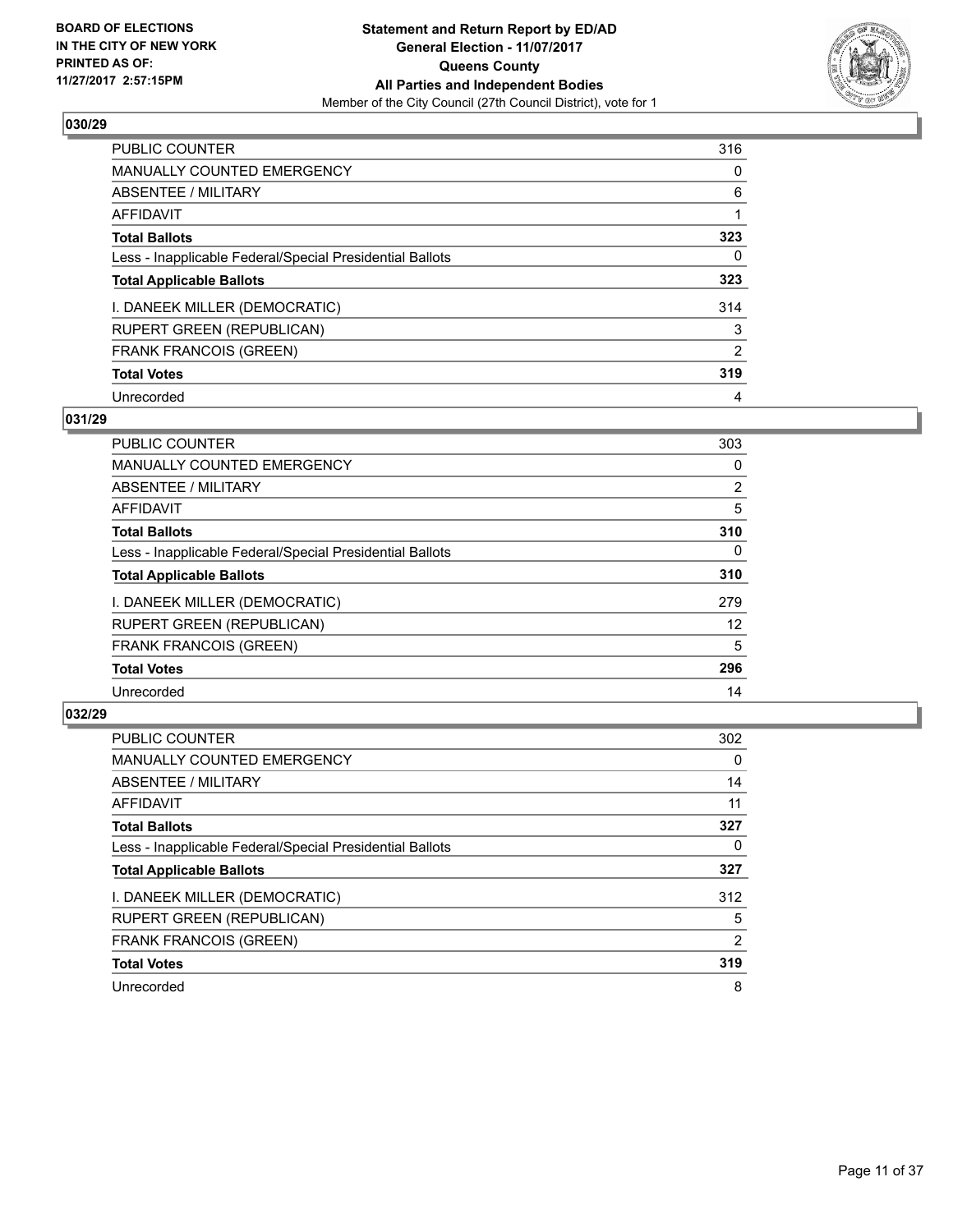

| <b>PUBLIC COUNTER</b>                                    | 302 |
|----------------------------------------------------------|-----|
| <b>MANUALLY COUNTED EMERGENCY</b>                        | 0   |
| ABSENTEE / MILITARY                                      |     |
| AFFIDAVIT                                                | 3   |
| <b>Total Ballots</b>                                     | 312 |
| Less - Inapplicable Federal/Special Presidential Ballots | 0   |
| <b>Total Applicable Ballots</b>                          | 312 |
| I. DANEEK MILLER (DEMOCRATIC)                            | 284 |
| <b>RUPERT GREEN (REPUBLICAN)</b>                         | 9   |
| <b>FRANK FRANCOIS (GREEN)</b>                            | 6   |
| <b>Total Votes</b>                                       | 299 |
| Unrecorded                                               | 13  |

#### **034/29**

| <b>PUBLIC COUNTER</b>                                    | 319      |
|----------------------------------------------------------|----------|
| <b>MANUALLY COUNTED EMERGENCY</b>                        | 0        |
| ABSENTEE / MILITARY                                      | 7        |
| <b>AFFIDAVIT</b>                                         | 3        |
| <b>Total Ballots</b>                                     | 329      |
| Less - Inapplicable Federal/Special Presidential Ballots | $\Omega$ |
| <b>Total Applicable Ballots</b>                          | 329      |
| I. DANEEK MILLER (DEMOCRATIC)                            | 315      |
| <b>RUPERT GREEN (REPUBLICAN)</b>                         | 2        |
| <b>FRANK FRANCOIS (GREEN)</b>                            | 3        |
| <b>Total Votes</b>                                       | 320      |
| Unrecorded                                               | 9        |

| <b>PUBLIC COUNTER</b>                                    | 249 |
|----------------------------------------------------------|-----|
| <b>MANUALLY COUNTED EMERGENCY</b>                        | 0   |
| ABSENTEE / MILITARY                                      | 0   |
| AFFIDAVIT                                                |     |
| <b>Total Ballots</b>                                     | 250 |
| Less - Inapplicable Federal/Special Presidential Ballots | 0   |
| <b>Total Applicable Ballots</b>                          | 250 |
| I. DANEEK MILLER (DEMOCRATIC)                            | 238 |
| <b>RUPERT GREEN (REPUBLICAN)</b>                         | 4   |
| <b>FRANK FRANCOIS (GREEN)</b>                            |     |
| <b>Total Votes</b>                                       | 243 |
| Unrecorded                                               |     |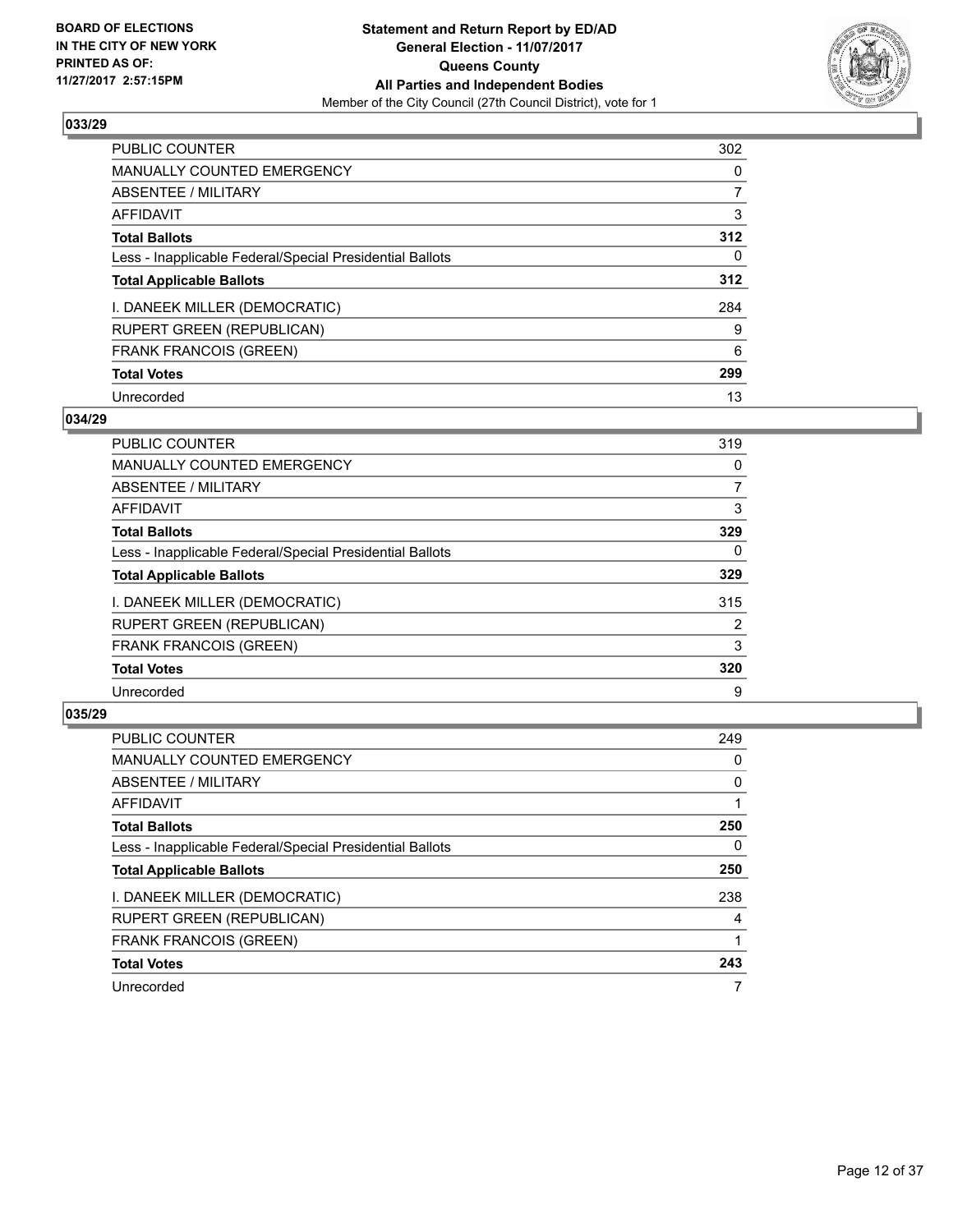

| <b>PUBLIC COUNTER</b>                                    | 176 |
|----------------------------------------------------------|-----|
| <b>MANUALLY COUNTED EMERGENCY</b>                        | 0   |
| ABSENTEE / MILITARY                                      | 4   |
| <b>AFFIDAVIT</b>                                         | 4   |
| <b>Total Ballots</b>                                     | 184 |
| Less - Inapplicable Federal/Special Presidential Ballots | 0   |
| <b>Total Applicable Ballots</b>                          | 184 |
| I. DANEEK MILLER (DEMOCRATIC)                            | 173 |
| <b>RUPERT GREEN (REPUBLICAN)</b>                         | 3   |
| <b>FRANK FRANCOIS (GREEN)</b>                            | 1   |
| <b>Total Votes</b>                                       | 177 |
| Unrecorded                                               |     |

#### **069/29**

| <b>PUBLIC COUNTER</b>                                    | 108      |
|----------------------------------------------------------|----------|
| <b>MANUALLY COUNTED EMERGENCY</b>                        | 0        |
| ABSENTEE / MILITARY                                      | 4        |
| <b>AFFIDAVIT</b>                                         | $\Omega$ |
| <b>Total Ballots</b>                                     | $112$    |
| Less - Inapplicable Federal/Special Presidential Ballots | $\Omega$ |
| <b>Total Applicable Ballots</b>                          | $112$    |
| I. DANEEK MILLER (DEMOCRATIC)                            | 99       |
| RUPERT GREEN (REPUBLICAN)                                | 5        |
| <b>FRANK FRANCOIS (GREEN)</b>                            | 0        |
| <b>Total Votes</b>                                       | 104      |
| Unrecorded                                               | 8        |

| <b>PUBLIC COUNTER</b>                                    | 201            |
|----------------------------------------------------------|----------------|
| <b>MANUALLY COUNTED EMERGENCY</b>                        | 0              |
| ABSENTEE / MILITARY                                      | $\overline{7}$ |
| AFFIDAVIT                                                | 2              |
| <b>Total Ballots</b>                                     | 210            |
| Less - Inapplicable Federal/Special Presidential Ballots | 0              |
| <b>Total Applicable Ballots</b>                          | 210            |
| I. DANEEK MILLER (DEMOCRATIC)                            | 189            |
| <b>RUPERT GREEN (REPUBLICAN)</b>                         | 8              |
| <b>FRANK FRANCOIS (GREEN)</b>                            | 3              |
| <b>Total Votes</b>                                       | 200            |
| Unrecorded                                               | 10             |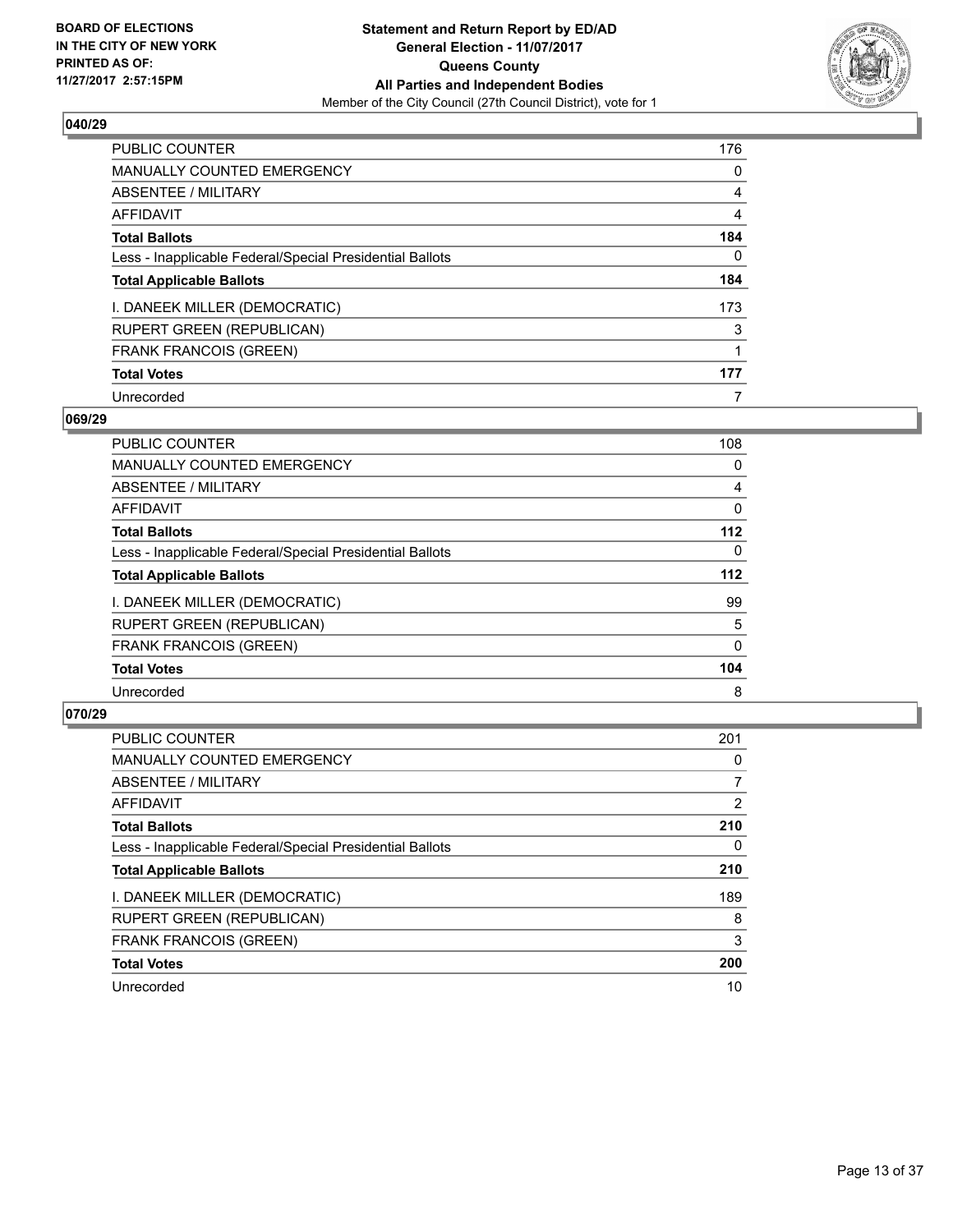

| <b>PUBLIC COUNTER</b>                                    | 157            |
|----------------------------------------------------------|----------------|
| <b>MANUALLY COUNTED EMERGENCY</b>                        | 0              |
| ABSENTEE / MILITARY                                      | $\overline{2}$ |
| <b>AFFIDAVIT</b>                                         |                |
| <b>Total Ballots</b>                                     | 160            |
| Less - Inapplicable Federal/Special Presidential Ballots | 0              |
| <b>Total Applicable Ballots</b>                          | 160            |
| I. DANEEK MILLER (DEMOCRATIC)                            | 127            |
| <b>RUPERT GREEN (REPUBLICAN)</b>                         | 16             |
| <b>FRANK FRANCOIS (GREEN)</b>                            | 6              |
| <b>Total Votes</b>                                       | 149            |
| Unrecorded                                               | 11             |

#### **073/29**

| <b>PUBLIC COUNTER</b>                                    | 126 |
|----------------------------------------------------------|-----|
| MANUALLY COUNTED EMERGENCY                               | 0   |
| ABSENTEE / MILITARY                                      | 3   |
| <b>AFFIDAVIT</b>                                         |     |
| <b>Total Ballots</b>                                     | 130 |
| Less - Inapplicable Federal/Special Presidential Ballots | 0   |
| <b>Total Applicable Ballots</b>                          | 130 |
| I. DANEEK MILLER (DEMOCRATIC)                            | 109 |
| <b>RUPERT GREEN (REPUBLICAN)</b>                         | 11  |
| <b>FRANK FRANCOIS (GREEN)</b>                            | 2   |
| <b>Total Votes</b>                                       | 122 |
| Unrecorded                                               | 8   |

| <b>PUBLIC COUNTER</b>                                    | 220 |
|----------------------------------------------------------|-----|
| <b>MANUALLY COUNTED EMERGENCY</b>                        | 0   |
| ABSENTEE / MILITARY                                      | 3   |
| AFFIDAVIT                                                | 3   |
| <b>Total Ballots</b>                                     | 226 |
| Less - Inapplicable Federal/Special Presidential Ballots | 0   |
| <b>Total Applicable Ballots</b>                          | 226 |
| I. DANEEK MILLER (DEMOCRATIC)                            | 193 |
| <b>RUPERT GREEN (REPUBLICAN)</b>                         | 13  |
| <b>FRANK FRANCOIS (GREEN)</b>                            | 7   |
| <b>Total Votes</b>                                       | 213 |
| Unrecorded                                               | 13  |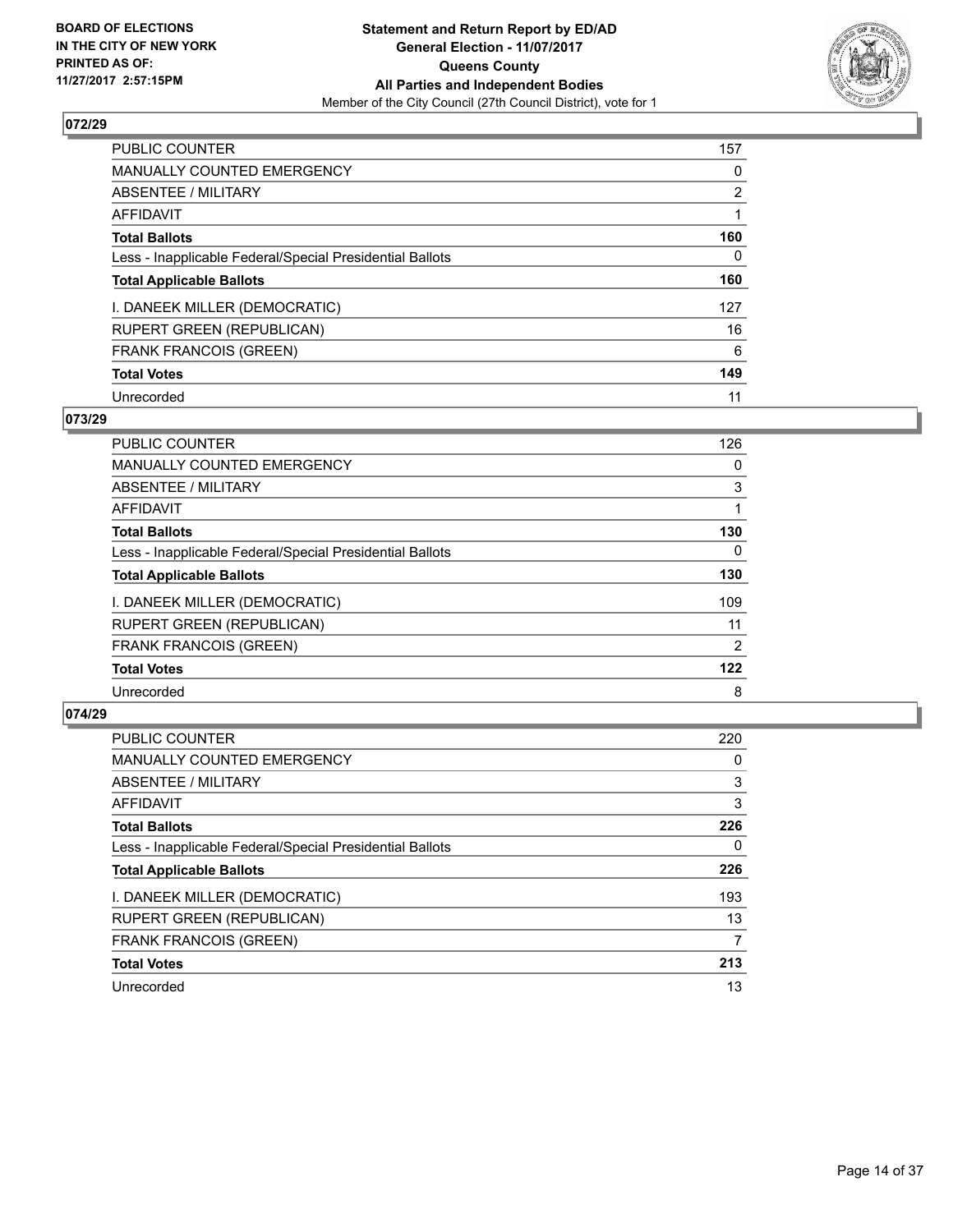

| <b>PUBLIC COUNTER</b>                                    | 269            |
|----------------------------------------------------------|----------------|
| <b>MANUALLY COUNTED EMERGENCY</b>                        | 0              |
| ABSENTEE / MILITARY                                      | 4              |
| <b>AFFIDAVIT</b>                                         | 4              |
| <b>Total Ballots</b>                                     | 277            |
| Less - Inapplicable Federal/Special Presidential Ballots | 0              |
| <b>Total Applicable Ballots</b>                          | 277            |
| I. DANEEK MILLER (DEMOCRATIC)                            | 263            |
| <b>RUPERT GREEN (REPUBLICAN)</b>                         | 5              |
| <b>FRANK FRANCOIS (GREEN)</b>                            | $\overline{2}$ |
| DONAVAN J. RICHARDS (WRITE-IN)                           | 2              |
| <b>Total Votes</b>                                       | 272            |
| Unrecorded                                               | 5              |

| <b>PUBLIC COUNTER</b>                                    | 206 |
|----------------------------------------------------------|-----|
| <b>MANUALLY COUNTED EMERGENCY</b>                        | 0   |
| ABSENTEE / MILITARY                                      | 7   |
| <b>AFFIDAVIT</b>                                         | 5   |
| <b>Total Ballots</b>                                     | 218 |
| Less - Inapplicable Federal/Special Presidential Ballots | 0   |
| <b>Total Applicable Ballots</b>                          | 218 |
| I. DANEEK MILLER (DEMOCRATIC)                            | 203 |
| <b>RUPERT GREEN (REPUBLICAN)</b>                         | 2   |
| <b>FRANK FRANCOIS (GREEN)</b>                            | 3   |
| <b>JABARI BRISPOT (WRITE-IN)</b>                         |     |
| <b>Total Votes</b>                                       | 209 |
| Unrecorded                                               | 9   |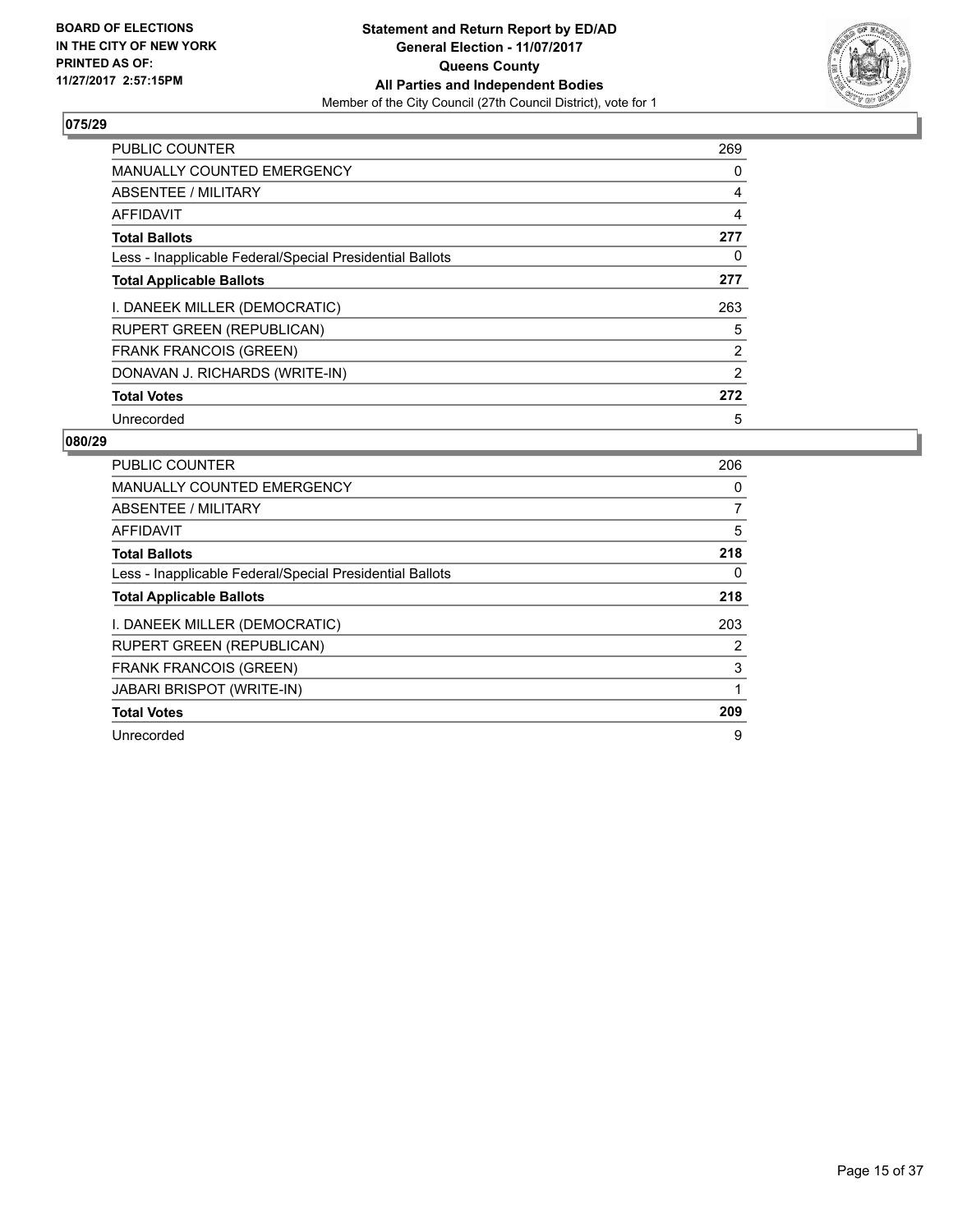

| <b>PUBLIC COUNTER</b>                                    | 27 |
|----------------------------------------------------------|----|
| <b>MANUALLY COUNTED EMERGENCY</b>                        | 0  |
| ABSENTEE / MILITARY                                      | 0  |
| AFFIDAVIT                                                |    |
| <b>Total Ballots</b>                                     | 28 |
| Less - Inapplicable Federal/Special Presidential Ballots | 0  |
| <b>Total Applicable Ballots</b>                          | 28 |
| I. DANEEK MILLER (DEMOCRATIC)                            | 23 |
| <b>RUPERT GREEN (REPUBLICAN)</b>                         |    |
| <b>FRANK FRANCOIS (GREEN)</b>                            | 0  |
| <b>Total Votes</b>                                       | 24 |
| Unrecorded                                               | 4  |

#### **014/32**

| <b>PUBLIC COUNTER</b>                                    | $\overline{2}$ |
|----------------------------------------------------------|----------------|
| <b>MANUALLY COUNTED EMERGENCY</b>                        | 0              |
| <b>ABSENTEE / MILITARY</b>                               | 0              |
| AFFIDAVIT                                                | 0              |
| <b>Total Ballots</b>                                     | $\mathbf{2}$   |
| Less - Inapplicable Federal/Special Presidential Ballots | 0              |
| <b>Total Applicable Ballots</b>                          | $\overline{2}$ |
| I. DANEEK MILLER (DEMOCRATIC)                            | 2              |
| <b>RUPERT GREEN (REPUBLICAN)</b>                         | $\Omega$       |
| <b>FRANK FRANCOIS (GREEN)</b>                            | 0              |
| <b>Total Votes</b>                                       | $\mathbf{2}$   |

| <b>PUBLIC COUNTER</b>                                    | 213 |
|----------------------------------------------------------|-----|
| <b>MANUALLY COUNTED EMERGENCY</b>                        | 0   |
| ABSENTEE / MILITARY                                      | 4   |
| <b>AFFIDAVIT</b>                                         | 5   |
| <b>Total Ballots</b>                                     | 222 |
| Less - Inapplicable Federal/Special Presidential Ballots | 0   |
| <b>Total Applicable Ballots</b>                          | 222 |
| I. DANEEK MILLER (DEMOCRATIC)                            | 207 |
| <b>RUPERT GREEN (REPUBLICAN)</b>                         | 6   |
| FRANK FRANCOIS (GREEN)                                   | 3   |
| <b>Total Votes</b>                                       | 216 |
| Unrecorded                                               | 6   |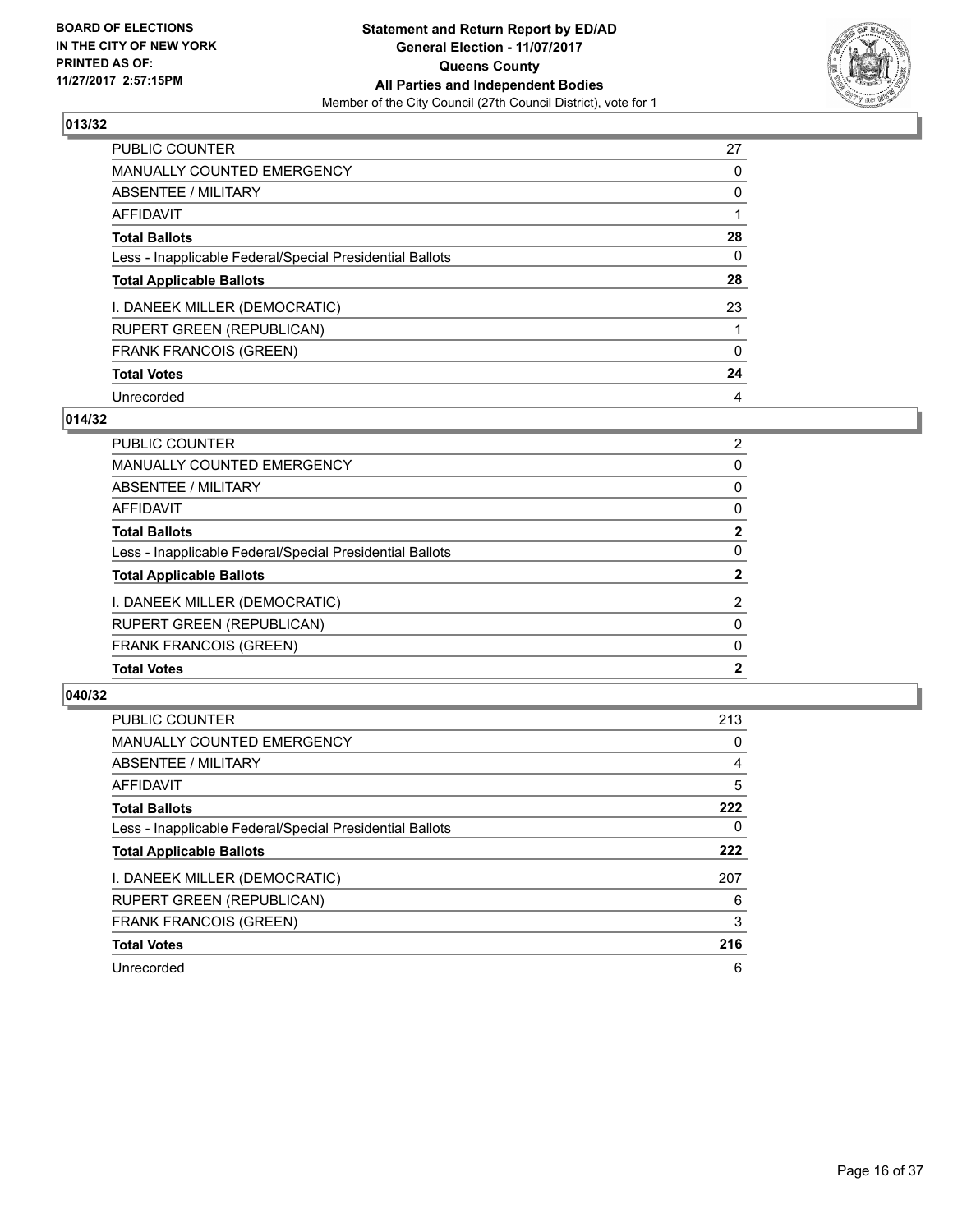

| <b>PUBLIC COUNTER</b>                                    | 261 |
|----------------------------------------------------------|-----|
| <b>MANUALLY COUNTED EMERGENCY</b>                        | 0   |
| ABSENTEE / MILITARY                                      | 3   |
| AFFIDAVIT                                                | 4   |
| <b>Total Ballots</b>                                     | 268 |
| Less - Inapplicable Federal/Special Presidential Ballots | 0   |
| <b>Total Applicable Ballots</b>                          | 268 |
| I. DANEEK MILLER (DEMOCRATIC)                            | 255 |
| <b>RUPERT GREEN (REPUBLICAN)</b>                         | 4   |
| <b>FRANK FRANCOIS (GREEN)</b>                            | 3   |
| <b>Total Votes</b>                                       | 262 |
| Unrecorded                                               | 6   |

#### **042/32**

| PUBLIC COUNTER                                           | 226 |
|----------------------------------------------------------|-----|
| <b>MANUALLY COUNTED EMERGENCY</b>                        | 0   |
| ABSENTEE / MILITARY                                      | 9   |
| <b>AFFIDAVIT</b>                                         |     |
| <b>Total Ballots</b>                                     | 236 |
| Less - Inapplicable Federal/Special Presidential Ballots | 0   |
| <b>Total Applicable Ballots</b>                          | 236 |
| I. DANEEK MILLER (DEMOCRATIC)                            | 216 |
| <b>RUPERT GREEN (REPUBLICAN)</b>                         | 5   |
| <b>FRANK FRANCOIS (GREEN)</b>                            | 2   |
| PEDRO TEJEDA (WRITE-IN)                                  | 1   |
| <b>Total Votes</b>                                       | 224 |
| Unrecorded                                               | 12  |

| <b>PUBLIC COUNTER</b>                                    | 333 |
|----------------------------------------------------------|-----|
| <b>MANUALLY COUNTED EMERGENCY</b>                        | 0   |
| ABSENTEE / MILITARY                                      | 4   |
| AFFIDAVIT                                                | 2   |
| <b>Total Ballots</b>                                     | 339 |
| Less - Inapplicable Federal/Special Presidential Ballots | 0   |
| <b>Total Applicable Ballots</b>                          | 339 |
| I. DANEEK MILLER (DEMOCRATIC)                            | 309 |
| <b>RUPERT GREEN (REPUBLICAN)</b>                         | 4   |
| <b>FRANK FRANCOIS (GREEN)</b>                            | 4   |
| <b>Total Votes</b>                                       | 317 |
| Unrecorded                                               | 22  |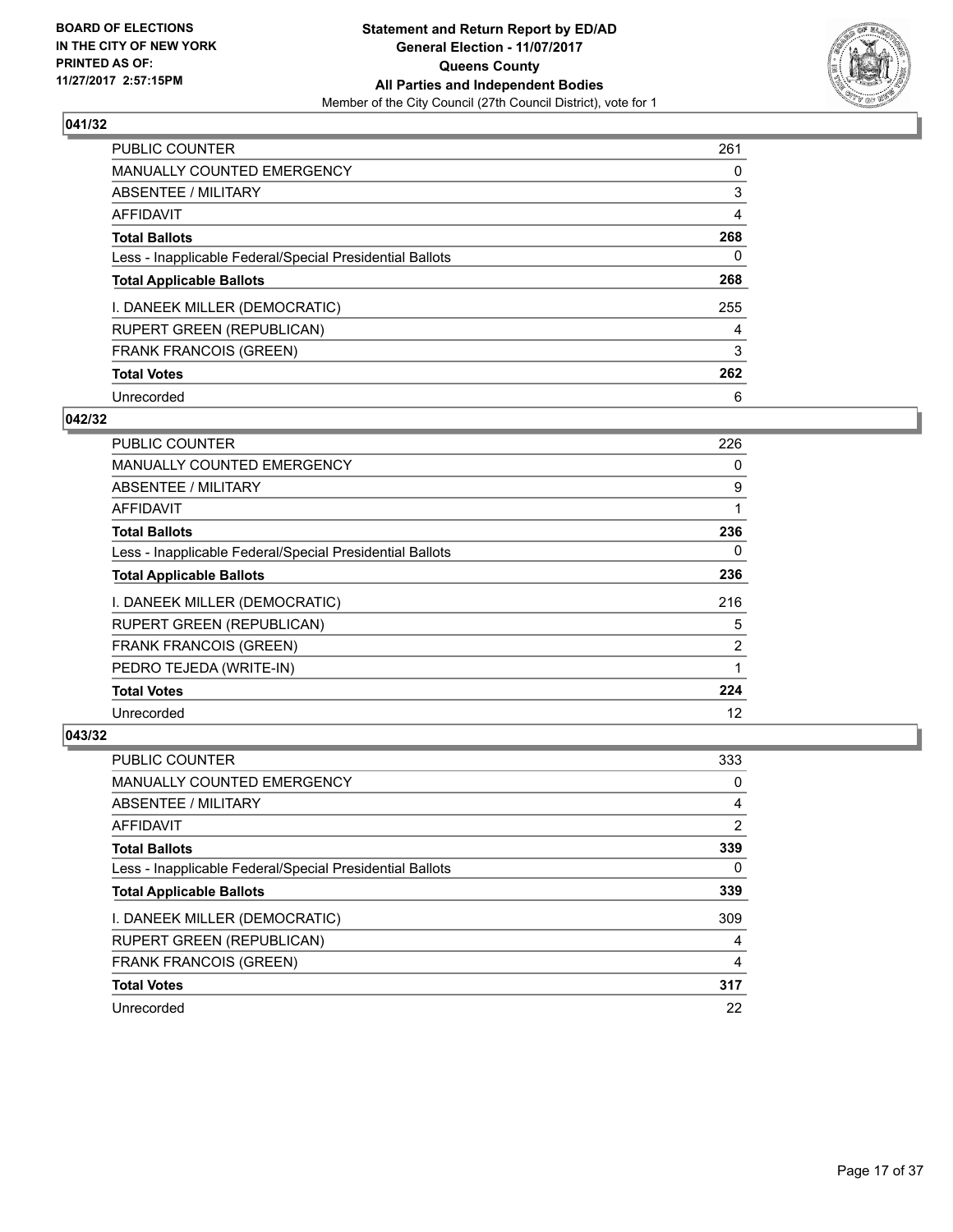

| <b>PUBLIC COUNTER</b>                                    | 296            |
|----------------------------------------------------------|----------------|
| <b>MANUALLY COUNTED EMERGENCY</b>                        | 0              |
| ABSENTEE / MILITARY                                      | $\overline{2}$ |
| AFFIDAVIT                                                | 5              |
| <b>Total Ballots</b>                                     | 303            |
| Less - Inapplicable Federal/Special Presidential Ballots | 0              |
| <b>Total Applicable Ballots</b>                          | 303            |
| I. DANEEK MILLER (DEMOCRATIC)                            | 285            |
| <b>RUPERT GREEN (REPUBLICAN)</b>                         | 7              |
| <b>FRANK FRANCOIS (GREEN)</b>                            | 4              |
| <b>Total Votes</b>                                       | 296            |
| Unrecorded                                               |                |

#### **046/32**

| <b>PUBLIC COUNTER</b>                                    | 191 |
|----------------------------------------------------------|-----|
| <b>MANUALLY COUNTED EMERGENCY</b>                        | 0   |
| ABSENTEE / MILITARY                                      | 3   |
| <b>AFFIDAVIT</b>                                         | 3   |
| <b>Total Ballots</b>                                     | 197 |
| Less - Inapplicable Federal/Special Presidential Ballots | 0   |
| <b>Total Applicable Ballots</b>                          | 197 |
| I. DANEEK MILLER (DEMOCRATIC)                            | 182 |
| <b>RUPERT GREEN (REPUBLICAN)</b>                         | 0   |
| <b>FRANK FRANCOIS (GREEN)</b>                            | 3   |
| <b>Total Votes</b>                                       | 185 |
| Unrecorded                                               | 12  |

| <b>PUBLIC COUNTER</b>                                    | 187 |
|----------------------------------------------------------|-----|
| <b>MANUALLY COUNTED EMERGENCY</b>                        | 0   |
| ABSENTEE / MILITARY                                      | 0   |
| AFFIDAVIT                                                | 0   |
| <b>Total Ballots</b>                                     | 187 |
| Less - Inapplicable Federal/Special Presidential Ballots | 0   |
| <b>Total Applicable Ballots</b>                          | 187 |
| I. DANEEK MILLER (DEMOCRATIC)                            | 171 |
| <b>RUPERT GREEN (REPUBLICAN)</b>                         | 4   |
| <b>FRANK FRANCOIS (GREEN)</b>                            | 4   |
| <b>Total Votes</b>                                       | 179 |
| Unrecorded                                               | 8   |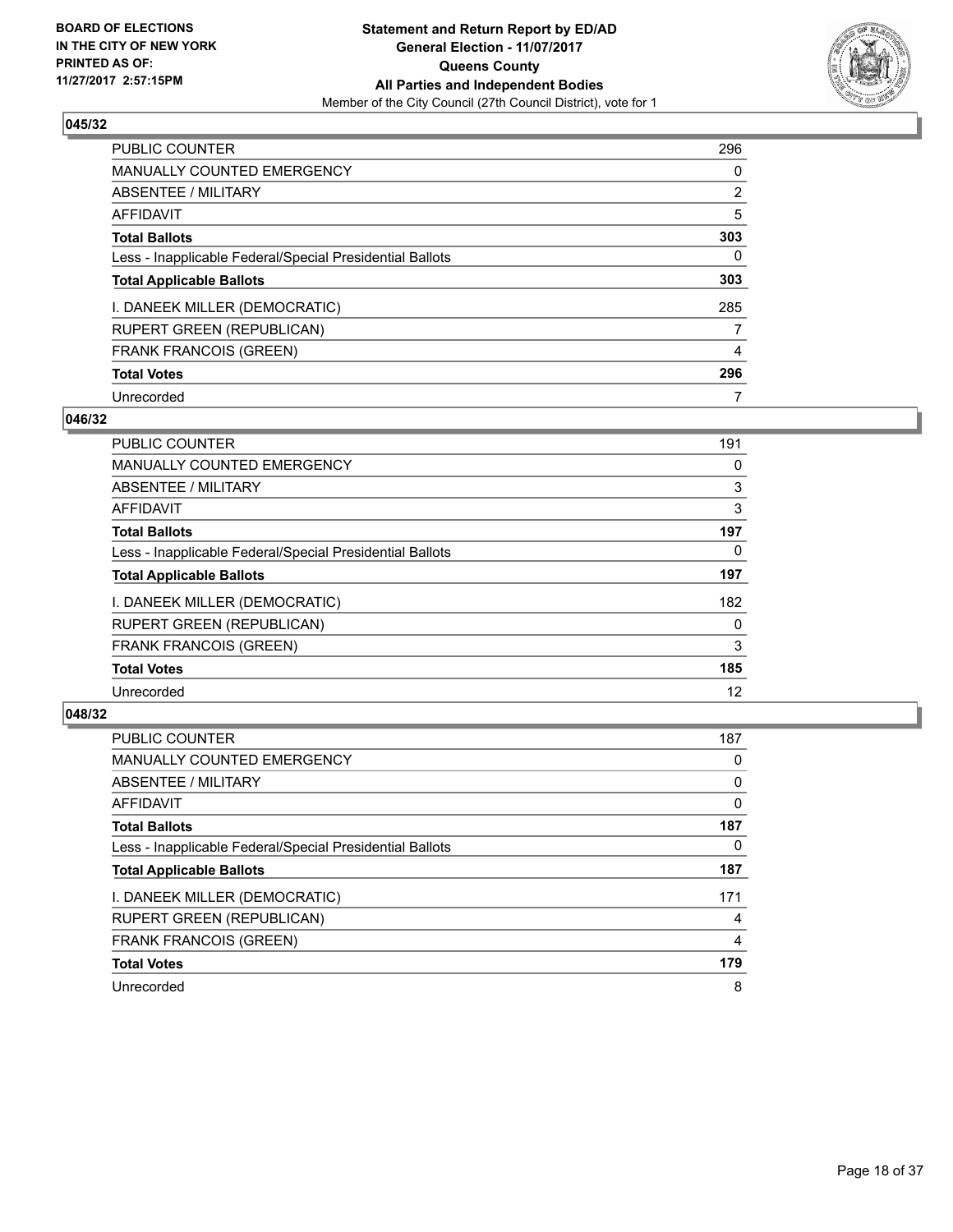

| <b>PUBLIC COUNTER</b>                                    | 251 |
|----------------------------------------------------------|-----|
| <b>MANUALLY COUNTED EMERGENCY</b>                        | 0   |
| ABSENTEE / MILITARY                                      | 4   |
| AFFIDAVIT                                                |     |
| <b>Total Ballots</b>                                     | 256 |
| Less - Inapplicable Federal/Special Presidential Ballots | 0   |
| <b>Total Applicable Ballots</b>                          | 256 |
| I. DANEEK MILLER (DEMOCRATIC)                            | 232 |
| <b>RUPERT GREEN (REPUBLICAN)</b>                         | 3   |
| <b>FRANK FRANCOIS (GREEN)</b>                            |     |
| <b>Total Votes</b>                                       | 236 |
| Unrecorded                                               | 20  |

#### **073/32**

| <b>PUBLIC COUNTER</b>                                    | 269      |
|----------------------------------------------------------|----------|
| <b>MANUALLY COUNTED EMERGENCY</b>                        | 0        |
| ABSENTEE / MILITARY                                      | 8        |
| <b>AFFIDAVIT</b>                                         | $\Omega$ |
| <b>Total Ballots</b>                                     | 277      |
| Less - Inapplicable Federal/Special Presidential Ballots | 0        |
| <b>Total Applicable Ballots</b>                          | 277      |
| I. DANEEK MILLER (DEMOCRATIC)                            | 245      |
| RUPERT GREEN (REPUBLICAN)                                | 11       |
| <b>FRANK FRANCOIS (GREEN)</b>                            | 3        |
| <b>Total Votes</b>                                       | 259      |
| Unrecorded                                               | 18       |

| <b>PUBLIC COUNTER</b>                                    | 179            |
|----------------------------------------------------------|----------------|
| <b>MANUALLY COUNTED EMERGENCY</b>                        | 0              |
| ABSENTEE / MILITARY                                      | 4              |
| AFFIDAVIT                                                | 0              |
| <b>Total Ballots</b>                                     | 183            |
| Less - Inapplicable Federal/Special Presidential Ballots | 0              |
| <b>Total Applicable Ballots</b>                          | 183            |
| I. DANEEK MILLER (DEMOCRATIC)                            | 173            |
| <b>RUPERT GREEN (REPUBLICAN)</b>                         | 4              |
| <b>FRANK FRANCOIS (GREEN)</b>                            | 4              |
| <b>Total Votes</b>                                       | 181            |
| Unrecorded                                               | $\overline{2}$ |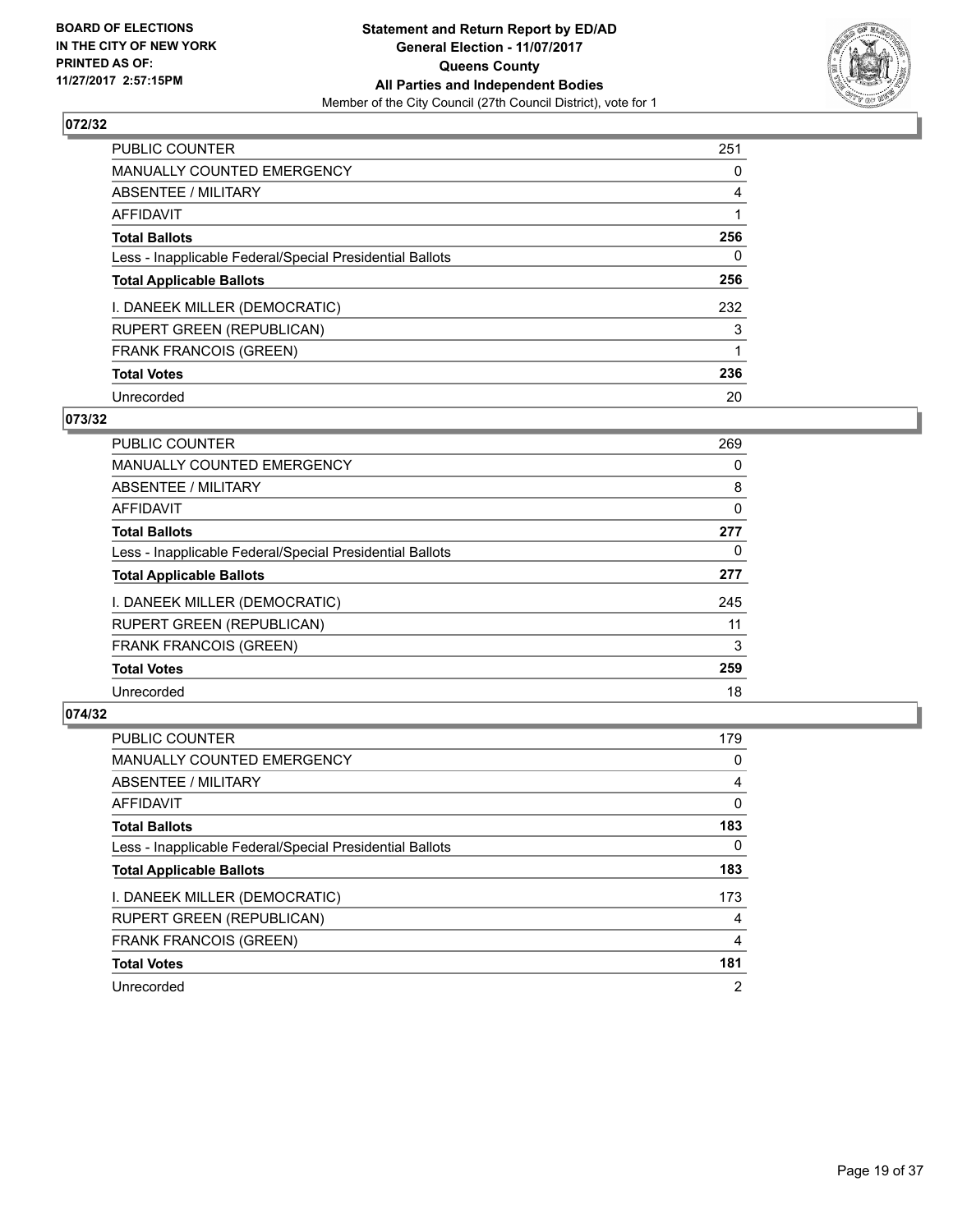

| <b>PUBLIC COUNTER</b>                                    | 198            |
|----------------------------------------------------------|----------------|
| <b>MANUALLY COUNTED EMERGENCY</b>                        | 0              |
| ABSENTEE / MILITARY                                      | $\overline{2}$ |
| <b>AFFIDAVIT</b>                                         | 2              |
| <b>Total Ballots</b>                                     | 202            |
| Less - Inapplicable Federal/Special Presidential Ballots | 0              |
| <b>Total Applicable Ballots</b>                          | 202            |
| I. DANEEK MILLER (DEMOCRATIC)                            | 183            |
| <b>RUPERT GREEN (REPUBLICAN)</b>                         | 5              |
| <b>FRANK FRANCOIS (GREEN)</b>                            | 5              |
| UNATTRIBUTABLE WRITE-IN (WRITE-IN)                       |                |
| <b>Total Votes</b>                                       | 194            |
| Unrecorded                                               | 8              |

| <b>PUBLIC COUNTER</b>                                    | 240 |
|----------------------------------------------------------|-----|
| <b>MANUALLY COUNTED EMERGENCY</b>                        | 0   |
| ABSENTEE / MILITARY                                      | 4   |
| AFFIDAVIT                                                | 2   |
| <b>Total Ballots</b>                                     | 246 |
| Less - Inapplicable Federal/Special Presidential Ballots | 0   |
| <b>Total Applicable Ballots</b>                          | 246 |
| I. DANEEK MILLER (DEMOCRATIC)                            | 213 |
| <b>RUPERT GREEN (REPUBLICAN)</b>                         | 10  |
| <b>FRANK FRANCOIS (GREEN)</b>                            |     |
| <b>Total Votes</b>                                       | 224 |
| Unrecorded                                               | 22  |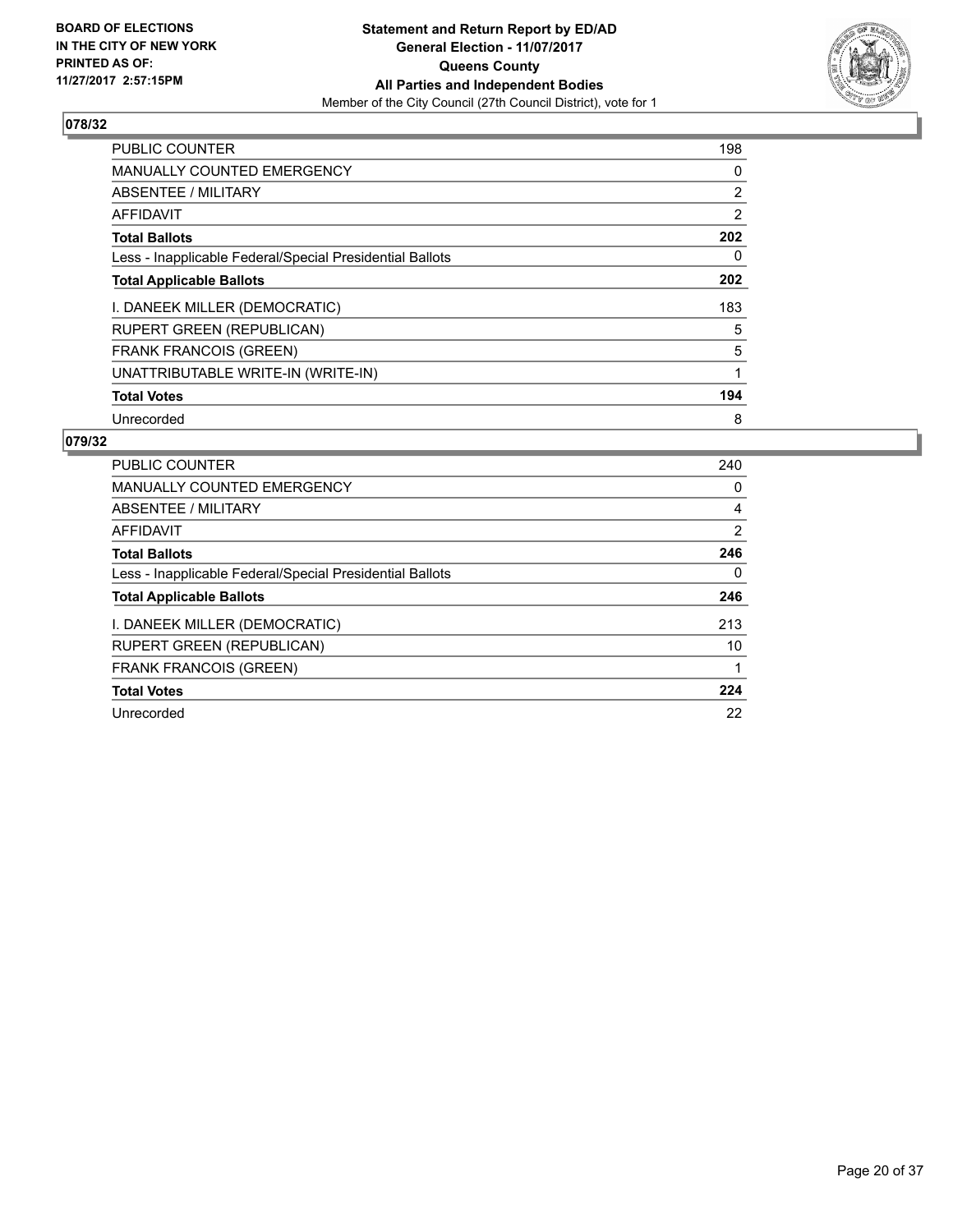

| <b>PUBLIC COUNTER</b>                                    | 265 |
|----------------------------------------------------------|-----|
| <b>MANUALLY COUNTED EMERGENCY</b>                        | 0   |
| ABSENTEE / MILITARY                                      | 9   |
| AFFIDAVIT                                                |     |
| <b>Total Ballots</b>                                     | 275 |
| Less - Inapplicable Federal/Special Presidential Ballots | 0   |
| <b>Total Applicable Ballots</b>                          | 275 |
| I. DANEEK MILLER (DEMOCRATIC)                            | 255 |
| <b>RUPERT GREEN (REPUBLICAN)</b>                         | 9   |
| <b>FRANK FRANCOIS (GREEN)</b>                            | 3   |
| ANTHONY RIVERS (WRITE-IN)                                |     |
| <b>Total Votes</b>                                       | 268 |
| Unrecorded                                               |     |

# **030/33**

| <b>PUBLIC COUNTER</b>                                    | 259 |
|----------------------------------------------------------|-----|
| <b>MANUALLY COUNTED EMERGENCY</b>                        | 0   |
| ABSENTEE / MILITARY                                      | 4   |
| AFFIDAVIT                                                | 3   |
| <b>Total Ballots</b>                                     | 266 |
| Less - Inapplicable Federal/Special Presidential Ballots | 0   |
| <b>Total Applicable Ballots</b>                          | 266 |
| I. DANEEK MILLER (DEMOCRATIC)                            | 244 |
| <b>RUPERT GREEN (REPUBLICAN)</b>                         | 6   |
| <b>FRANK FRANCOIS (GREEN)</b>                            | 3   |
| <b>Total Votes</b>                                       | 253 |
| Unrecorded                                               | 13  |

| PUBLIC COUNTER                                           | 234 |
|----------------------------------------------------------|-----|
| <b>MANUALLY COUNTED EMERGENCY</b>                        | 0   |
| ABSENTEE / MILITARY                                      | 4   |
| AFFIDAVIT                                                | 3   |
| <b>Total Ballots</b>                                     | 241 |
| Less - Inapplicable Federal/Special Presidential Ballots | 0   |
| <b>Total Applicable Ballots</b>                          | 241 |
| I. DANEEK MILLER (DEMOCRATIC)                            | 227 |
| <b>RUPERT GREEN (REPUBLICAN)</b>                         | 2   |
| <b>FRANK FRANCOIS (GREEN)</b>                            | 6   |
| <b>Total Votes</b>                                       | 235 |
| Unrecorded                                               | 6   |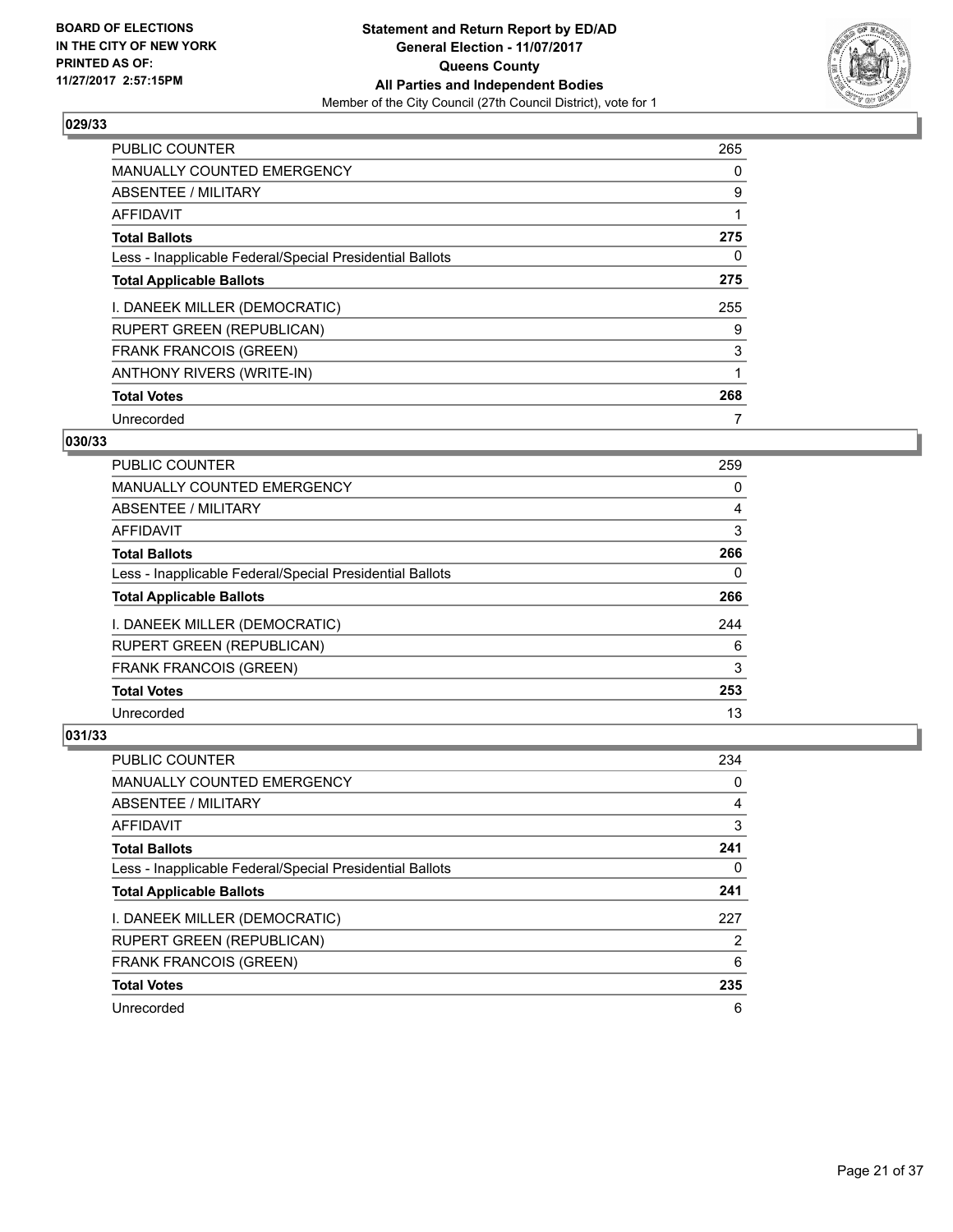

| <b>PUBLIC COUNTER</b>                                    | 295 |
|----------------------------------------------------------|-----|
| <b>MANUALLY COUNTED EMERGENCY</b>                        | 0   |
| ABSENTEE / MILITARY                                      | 3   |
| AFFIDAVIT                                                | 3   |
| <b>Total Ballots</b>                                     | 301 |
| Less - Inapplicable Federal/Special Presidential Ballots | 0   |
| <b>Total Applicable Ballots</b>                          | 301 |
| I. DANEEK MILLER (DEMOCRATIC)                            | 269 |
| <b>RUPERT GREEN (REPUBLICAN)</b>                         | 6   |
| <b>FRANK FRANCOIS (GREEN)</b>                            | 9   |
| ANTHONY RIVERS (WRITE-IN)                                | 4   |
| <b>Total Votes</b>                                       | 288 |
| Unrecorded                                               | 13  |

# **033/33**

| <b>PUBLIC COUNTER</b>                                    | 247 |
|----------------------------------------------------------|-----|
| <b>MANUALLY COUNTED EMERGENCY</b>                        | 0   |
| ABSENTEE / MILITARY                                      | 5   |
| AFFIDAVIT                                                | 2   |
| <b>Total Ballots</b>                                     | 254 |
| Less - Inapplicable Federal/Special Presidential Ballots | 0   |
| <b>Total Applicable Ballots</b>                          | 254 |
| I. DANEEK MILLER (DEMOCRATIC)                            | 230 |
| <b>RUPERT GREEN (REPUBLICAN)</b>                         | 6   |
| FRANK FRANCOIS (GREEN)                                   |     |
| <b>Total Votes</b>                                       | 237 |
| Unrecorded                                               | 17  |

| PUBLIC COUNTER                                           | 240 |
|----------------------------------------------------------|-----|
| <b>MANUALLY COUNTED EMERGENCY</b>                        | 0   |
| ABSENTEE / MILITARY                                      | 10  |
| AFFIDAVIT                                                | 4   |
| <b>Total Ballots</b>                                     | 254 |
| Less - Inapplicable Federal/Special Presidential Ballots | 0   |
| <b>Total Applicable Ballots</b>                          | 254 |
| I. DANEEK MILLER (DEMOCRATIC)                            | 237 |
| <b>RUPERT GREEN (REPUBLICAN)</b>                         | 5   |
| <b>FRANK FRANCOIS (GREEN)</b>                            | 3   |
| <b>Total Votes</b>                                       | 245 |
| Unrecorded                                               | 9   |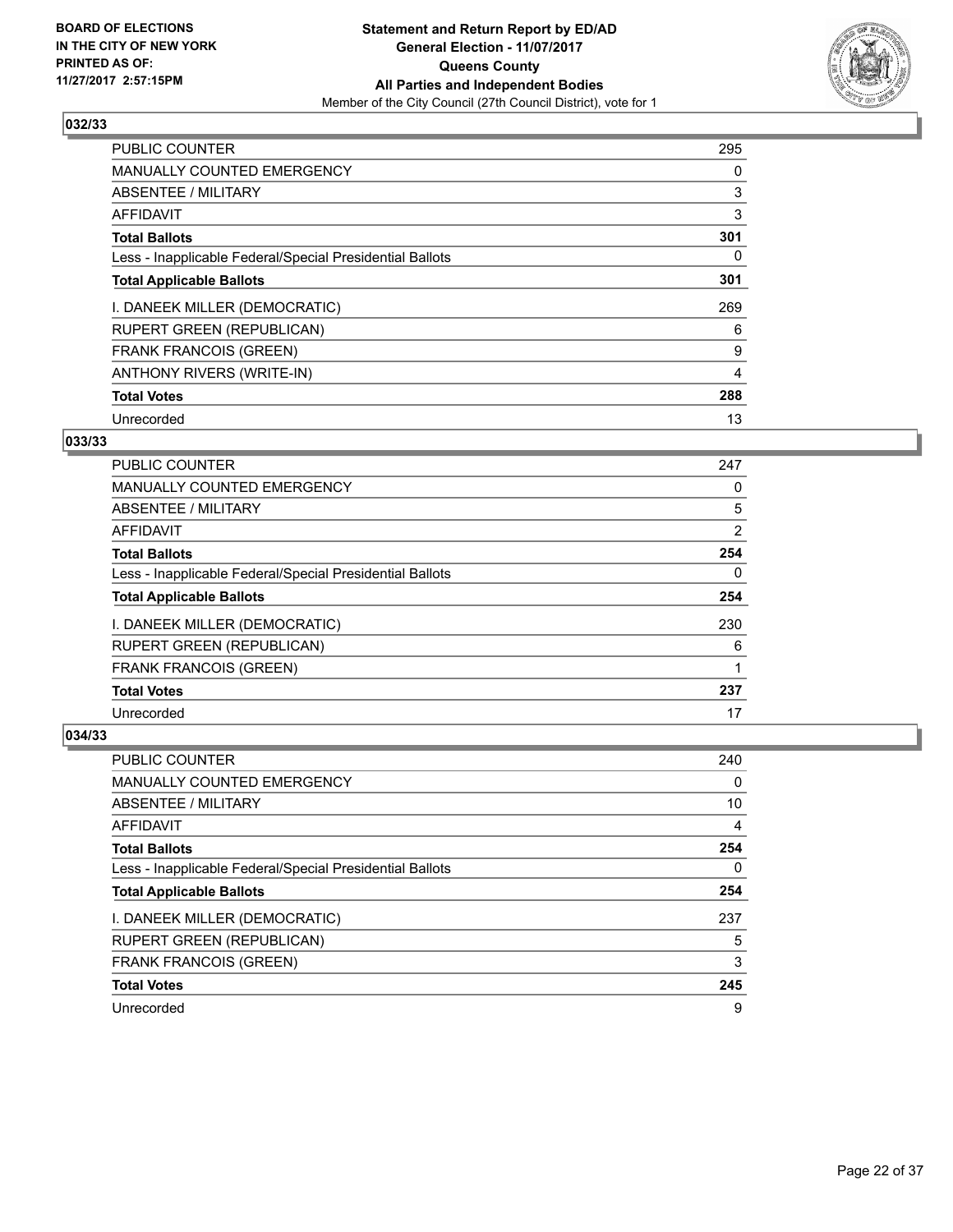

| <b>PUBLIC COUNTER</b>                                    | 305            |
|----------------------------------------------------------|----------------|
| <b>MANUALLY COUNTED EMERGENCY</b>                        | 0              |
| ABSENTEE / MILITARY                                      | 6              |
| AFFIDAVIT                                                | 4              |
| <b>Total Ballots</b>                                     | 315            |
| Less - Inapplicable Federal/Special Presidential Ballots | 0              |
| <b>Total Applicable Ballots</b>                          | 315            |
| I. DANEEK MILLER (DEMOCRATIC)                            | 296            |
| <b>RUPERT GREEN (REPUBLICAN)</b>                         | $\overline{2}$ |
| <b>FRANK FRANCOIS (GREEN)</b>                            | 4              |
| <b>Total Votes</b>                                       | 302            |
| Unrecorded                                               | 13             |

#### **036/33**

| <b>PUBLIC COUNTER</b>                                    | 295 |
|----------------------------------------------------------|-----|
| MANUALLY COUNTED EMERGENCY                               | 0   |
| ABSENTEE / MILITARY                                      | 7   |
| <b>AFFIDAVIT</b>                                         | 5   |
| <b>Total Ballots</b>                                     | 307 |
| Less - Inapplicable Federal/Special Presidential Ballots | 0   |
| <b>Total Applicable Ballots</b>                          | 307 |
| I. DANEEK MILLER (DEMOCRATIC)                            | 287 |
| <b>RUPERT GREEN (REPUBLICAN)</b>                         | 3   |
| <b>FRANK FRANCOIS (GREEN)</b>                            | 4   |
| <b>Total Votes</b>                                       | 294 |
| Unrecorded                                               | 13  |

| <b>PUBLIC COUNTER</b>                                    | 293 |
|----------------------------------------------------------|-----|
| <b>MANUALLY COUNTED EMERGENCY</b>                        | 0   |
| ABSENTEE / MILITARY                                      | 4   |
| AFFIDAVIT                                                |     |
| <b>Total Ballots</b>                                     | 298 |
| Less - Inapplicable Federal/Special Presidential Ballots | 0   |
| <b>Total Applicable Ballots</b>                          | 298 |
| I. DANEEK MILLER (DEMOCRATIC)                            | 277 |
| <b>RUPERT GREEN (REPUBLICAN)</b>                         | 9   |
| <b>FRANK FRANCOIS (GREEN)</b>                            | 4   |
| <b>Total Votes</b>                                       | 290 |
| Unrecorded                                               | 8   |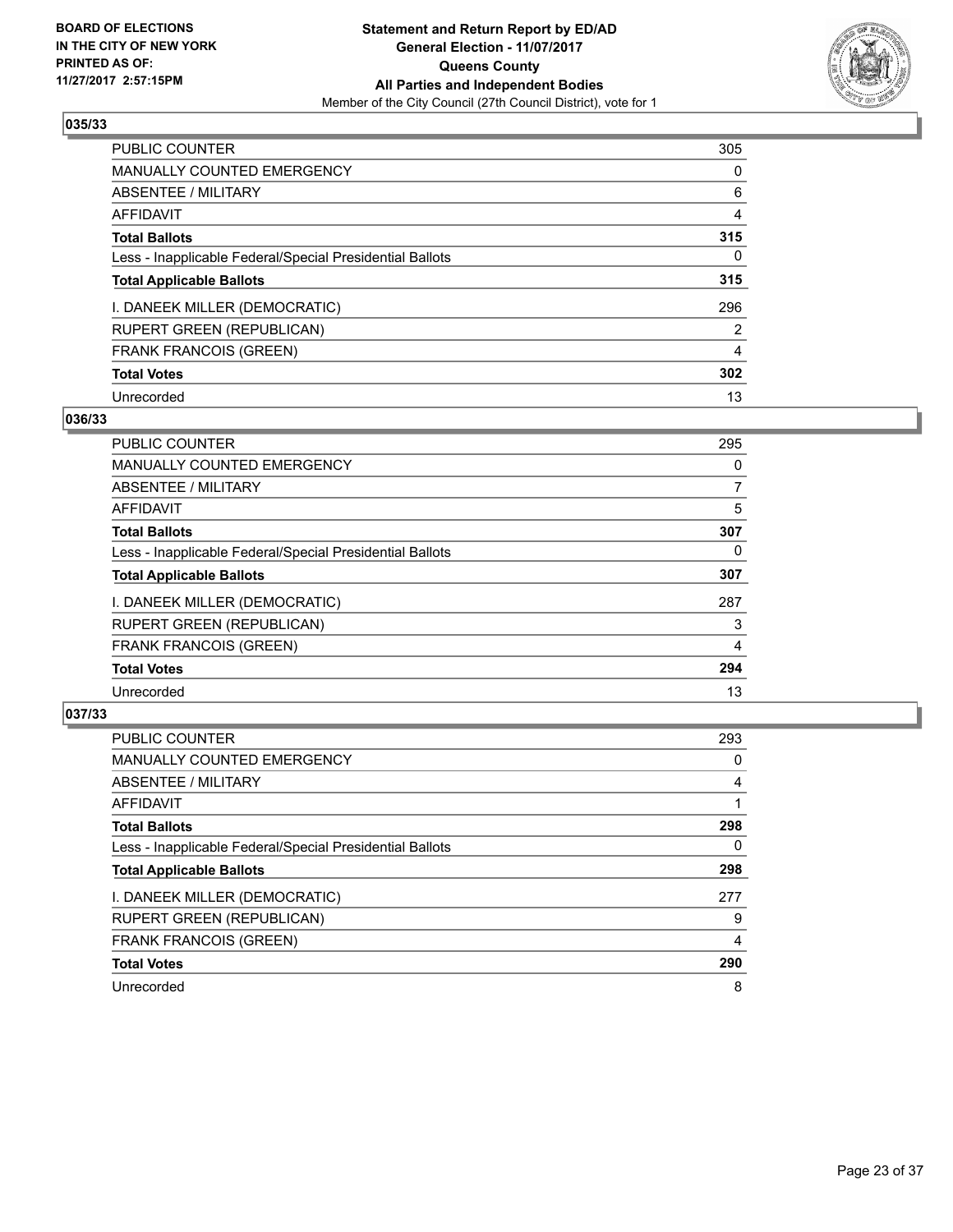

| <b>PUBLIC COUNTER</b>                                    | 284            |
|----------------------------------------------------------|----------------|
| <b>MANUALLY COUNTED EMERGENCY</b>                        | 0              |
| ABSENTEE / MILITARY                                      | 5              |
| AFFIDAVIT                                                | $\overline{2}$ |
| <b>Total Ballots</b>                                     | 291            |
| Less - Inapplicable Federal/Special Presidential Ballots | 0              |
| <b>Total Applicable Ballots</b>                          | 291            |
| I. DANEEK MILLER (DEMOCRATIC)                            | 266            |
| <b>RUPERT GREEN (REPUBLICAN)</b>                         | 6              |
| <b>FRANK FRANCOIS (GREEN)</b>                            | 10             |
| <b>Total Votes</b>                                       | 282            |
| Unrecorded                                               | 9              |

#### **039/33**

| <b>PUBLIC COUNTER</b>                                    | 289      |
|----------------------------------------------------------|----------|
| <b>MANUALLY COUNTED EMERGENCY</b>                        | 0        |
| ABSENTEE / MILITARY                                      | 8        |
| <b>AFFIDAVIT</b>                                         | 5        |
| <b>Total Ballots</b>                                     | 302      |
| Less - Inapplicable Federal/Special Presidential Ballots | $\Omega$ |
| <b>Total Applicable Ballots</b>                          | 302      |
| I. DANEEK MILLER (DEMOCRATIC)                            | 269      |
| <b>RUPERT GREEN (REPUBLICAN)</b>                         | 16       |
| <b>FRANK FRANCOIS (GREEN)</b>                            | 4        |
| <b>Total Votes</b>                                       | 289      |
| Unrecorded                                               | 13       |

| <b>PUBLIC COUNTER</b>                                    | 254            |
|----------------------------------------------------------|----------------|
| MANUALLY COUNTED EMERGENCY                               | 0              |
| ABSENTEE / MILITARY                                      | 10             |
| AFFIDAVIT                                                | $\overline{2}$ |
| <b>Total Ballots</b>                                     | 266            |
| Less - Inapplicable Federal/Special Presidential Ballots | 0              |
| <b>Total Applicable Ballots</b>                          | 266            |
| I. DANEEK MILLER (DEMOCRATIC)                            | 245            |
| <b>RUPERT GREEN (REPUBLICAN)</b>                         | 4              |
| <b>FRANK FRANCOIS (GREEN)</b>                            | 4              |
| MATTHEW C. CAREY (WRITE-IN)                              |                |
| <b>Total Votes</b>                                       | 254            |
| Unrecorded                                               | 12             |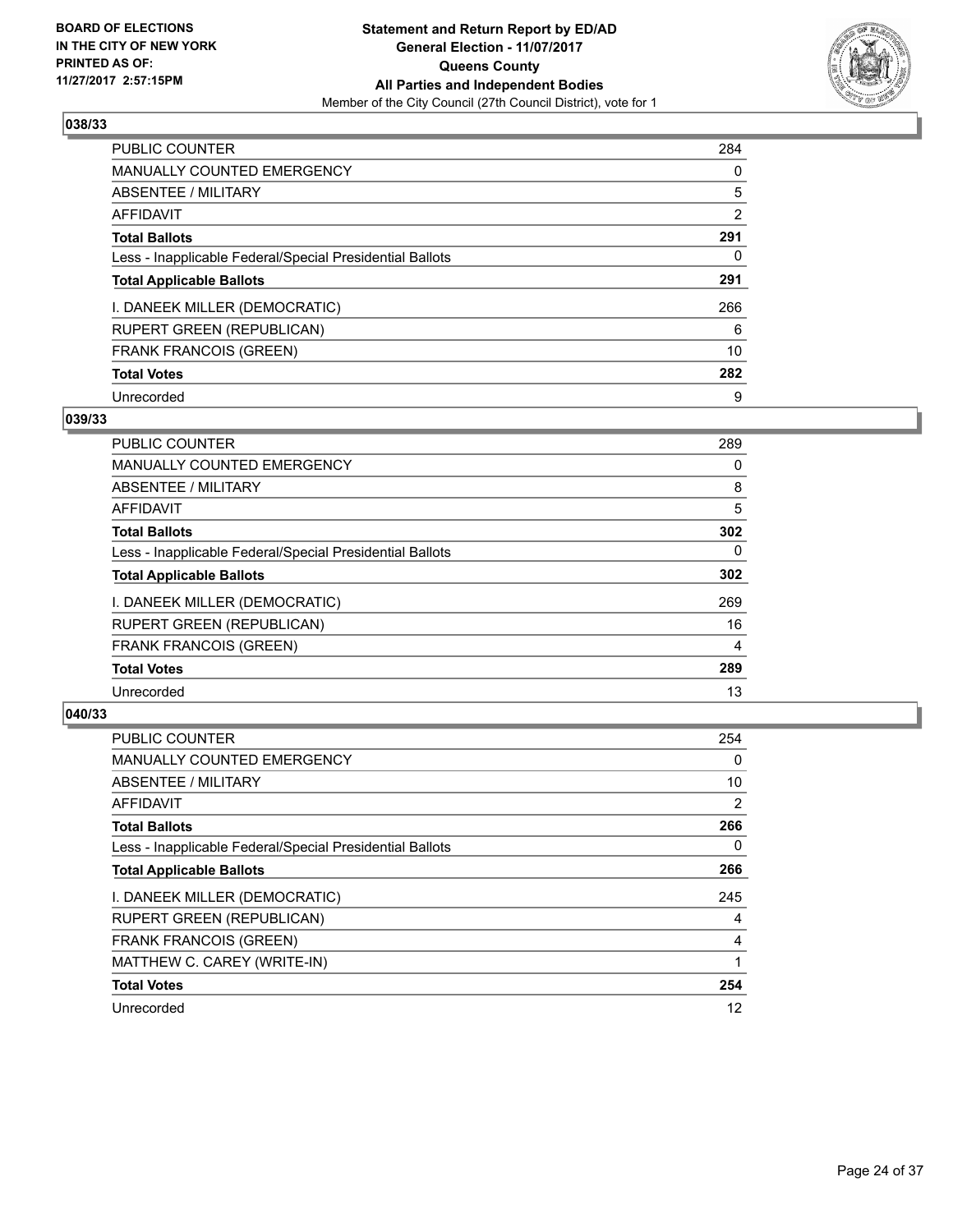

| <b>PUBLIC COUNTER</b>                                    | 269 |
|----------------------------------------------------------|-----|
| <b>MANUALLY COUNTED EMERGENCY</b>                        | 0   |
| ABSENTEE / MILITARY                                      | 4   |
| AFFIDAVIT                                                | 3   |
| <b>Total Ballots</b>                                     | 276 |
| Less - Inapplicable Federal/Special Presidential Ballots | 0   |
| <b>Total Applicable Ballots</b>                          | 276 |
| I. DANEEK MILLER (DEMOCRATIC)                            | 244 |
| <b>RUPERT GREEN (REPUBLICAN)</b>                         | 16  |
| <b>FRANK FRANCOIS (GREEN)</b>                            | 4   |
| <b>Total Votes</b>                                       | 264 |
| Unrecorded                                               | 12  |

#### **042/33**

| <b>PUBLIC COUNTER</b>                                    | 279 |
|----------------------------------------------------------|-----|
| <b>MANUALLY COUNTED EMERGENCY</b>                        | 0   |
| <b>ABSENTEE / MILITARY</b>                               | 3   |
| <b>AFFIDAVIT</b>                                         | 0   |
| <b>Total Ballots</b>                                     | 282 |
| Less - Inapplicable Federal/Special Presidential Ballots | 0   |
| <b>Total Applicable Ballots</b>                          | 282 |
| I. DANEEK MILLER (DEMOCRATIC)                            | 261 |
| RUPERT GREEN (REPUBLICAN)                                | 5   |
| <b>FRANK FRANCOIS (GREEN)</b>                            | 3   |
| <b>Total Votes</b>                                       | 269 |
| Unrecorded                                               | 13  |

| <b>PUBLIC COUNTER</b>                                    | 193            |
|----------------------------------------------------------|----------------|
| <b>MANUALLY COUNTED EMERGENCY</b>                        | 0              |
| ABSENTEE / MILITARY                                      | $\overline{2}$ |
| AFFIDAVIT                                                | 5              |
| <b>Total Ballots</b>                                     | 200            |
| Less - Inapplicable Federal/Special Presidential Ballots | 0              |
| <b>Total Applicable Ballots</b>                          | 200            |
| I. DANEEK MILLER (DEMOCRATIC)                            | 182            |
| <b>RUPERT GREEN (REPUBLICAN)</b>                         | 8              |
| <b>FRANK FRANCOIS (GREEN)</b>                            | 5              |
| <b>Total Votes</b>                                       | 195            |
| Unrecorded                                               | 5              |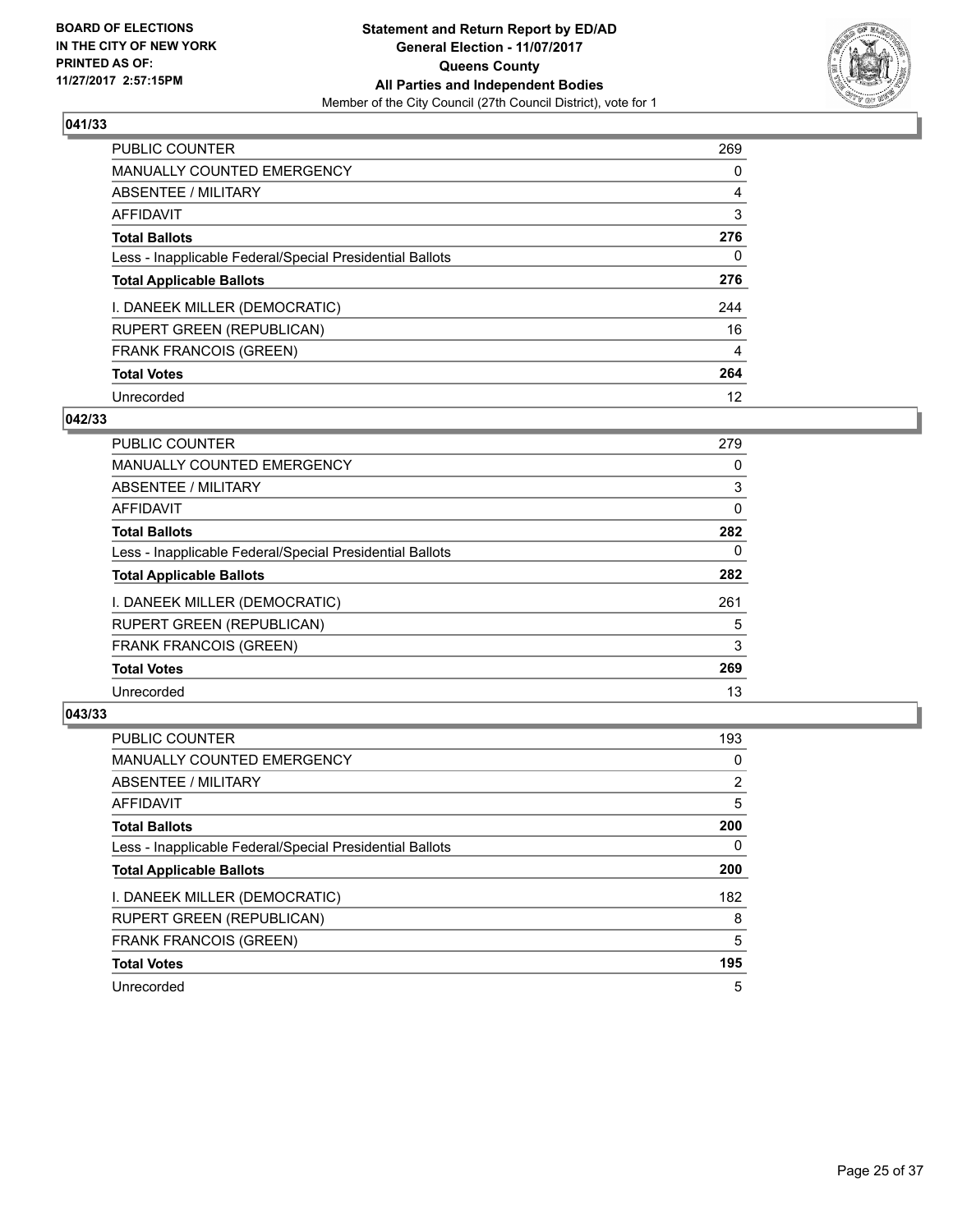

| <b>PUBLIC COUNTER</b>                                    | 306 |
|----------------------------------------------------------|-----|
| <b>MANUALLY COUNTED EMERGENCY</b>                        | 0   |
| ABSENTEE / MILITARY                                      | 8   |
| AFFIDAVIT                                                | 4   |
| <b>Total Ballots</b>                                     | 318 |
| Less - Inapplicable Federal/Special Presidential Ballots | 0   |
| <b>Total Applicable Ballots</b>                          | 318 |
| I. DANEEK MILLER (DEMOCRATIC)                            | 298 |
| <b>RUPERT GREEN (REPUBLICAN)</b>                         | 7   |
| <b>FRANK FRANCOIS (GREEN)</b>                            | 6   |
| <b>Total Votes</b>                                       | 311 |
| Unrecorded                                               |     |

#### **045/33**

| <b>PUBLIC COUNTER</b>                                    | 306      |
|----------------------------------------------------------|----------|
| <b>MANUALLY COUNTED EMERGENCY</b>                        | 0        |
| <b>ABSENTEE / MILITARY</b>                               | 6        |
| <b>AFFIDAVIT</b>                                         |          |
| <b>Total Ballots</b>                                     | 313      |
| Less - Inapplicable Federal/Special Presidential Ballots | $\Omega$ |
| <b>Total Applicable Ballots</b>                          | 313      |
| I. DANEEK MILLER (DEMOCRATIC)                            | 276      |
| RUPERT GREEN (REPUBLICAN)                                | 14       |
| <b>FRANK FRANCOIS (GREEN)</b>                            | 4        |
| <b>Total Votes</b>                                       | 294      |
| Unrecorded                                               | 19       |

| <b>PUBLIC COUNTER</b>                                    | 315            |
|----------------------------------------------------------|----------------|
| <b>MANUALLY COUNTED EMERGENCY</b>                        | 0              |
| ABSENTEE / MILITARY                                      | 8              |
| AFFIDAVIT                                                | $\overline{2}$ |
| <b>Total Ballots</b>                                     | 325            |
| Less - Inapplicable Federal/Special Presidential Ballots | 0              |
| <b>Total Applicable Ballots</b>                          | 325            |
| I. DANEEK MILLER (DEMOCRATIC)                            | 281            |
| <b>RUPERT GREEN (REPUBLICAN)</b>                         | 17             |
| <b>FRANK FRANCOIS (GREEN)</b>                            | 9              |
| UNATTRIBUTABLE WRITE-IN (WRITE-IN)                       |                |
| <b>Total Votes</b>                                       | 308            |
| Unrecorded                                               | 17             |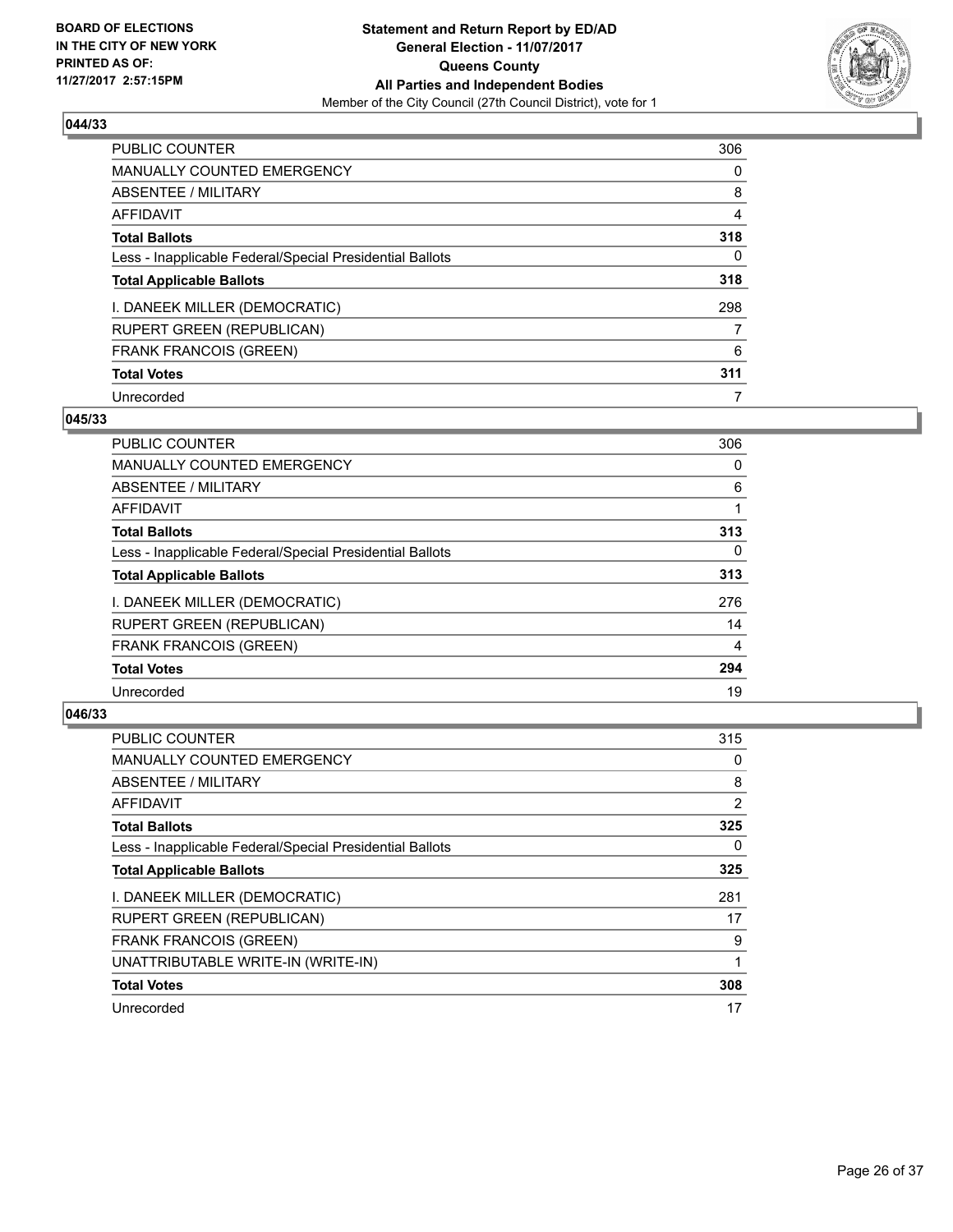

| <b>PUBLIC COUNTER</b>                                    | 243 |
|----------------------------------------------------------|-----|
| <b>MANUALLY COUNTED EMERGENCY</b>                        | 0   |
| ABSENTEE / MILITARY                                      | 7   |
| AFFIDAVIT                                                | 2   |
| <b>Total Ballots</b>                                     | 252 |
| Less - Inapplicable Federal/Special Presidential Ballots | 0   |
| <b>Total Applicable Ballots</b>                          | 252 |
| I. DANEEK MILLER (DEMOCRATIC)                            | 227 |
| <b>RUPERT GREEN (REPUBLICAN)</b>                         |     |
| <b>FRANK FRANCOIS (GREEN)</b>                            | 7   |
| <b>Total Votes</b>                                       | 241 |
| Unrecorded                                               | 11  |

#### **048/33**

| PUBLIC COUNTER                                           | 234 |
|----------------------------------------------------------|-----|
| <b>MANUALLY COUNTED EMERGENCY</b>                        | 0   |
| <b>ABSENTEE / MILITARY</b>                               | 5   |
| <b>AFFIDAVIT</b>                                         | 0   |
| <b>Total Ballots</b>                                     | 239 |
| Less - Inapplicable Federal/Special Presidential Ballots | 0   |
| <b>Total Applicable Ballots</b>                          | 239 |
| I. DANEEK MILLER (DEMOCRATIC)                            | 212 |
| <b>RUPERT GREEN (REPUBLICAN)</b>                         | 12  |
| <b>FRANK FRANCOIS (GREEN)</b>                            | 4   |
| <b>ANTHONY RIVERS (WRITE-IN)</b>                         | 1   |
| <b>Total Votes</b>                                       | 229 |
| Unrecorded                                               | 10  |

| PUBLIC COUNTER                                           | 214 |
|----------------------------------------------------------|-----|
| <b>MANUALLY COUNTED EMERGENCY</b>                        | 0   |
| ABSENTEE / MILITARY                                      |     |
| AFFIDAVIT                                                | 2   |
| <b>Total Ballots</b>                                     | 217 |
| Less - Inapplicable Federal/Special Presidential Ballots | 0   |
| <b>Total Applicable Ballots</b>                          | 217 |
| I. DANEEK MILLER (DEMOCRATIC)                            | 191 |
| RUPERT GREEN (REPUBLICAN)                                | 11  |
| FRANK FRANCOIS (GREEN)                                   | 2   |
| <b>Total Votes</b>                                       | 204 |
| Unrecorded                                               | 13  |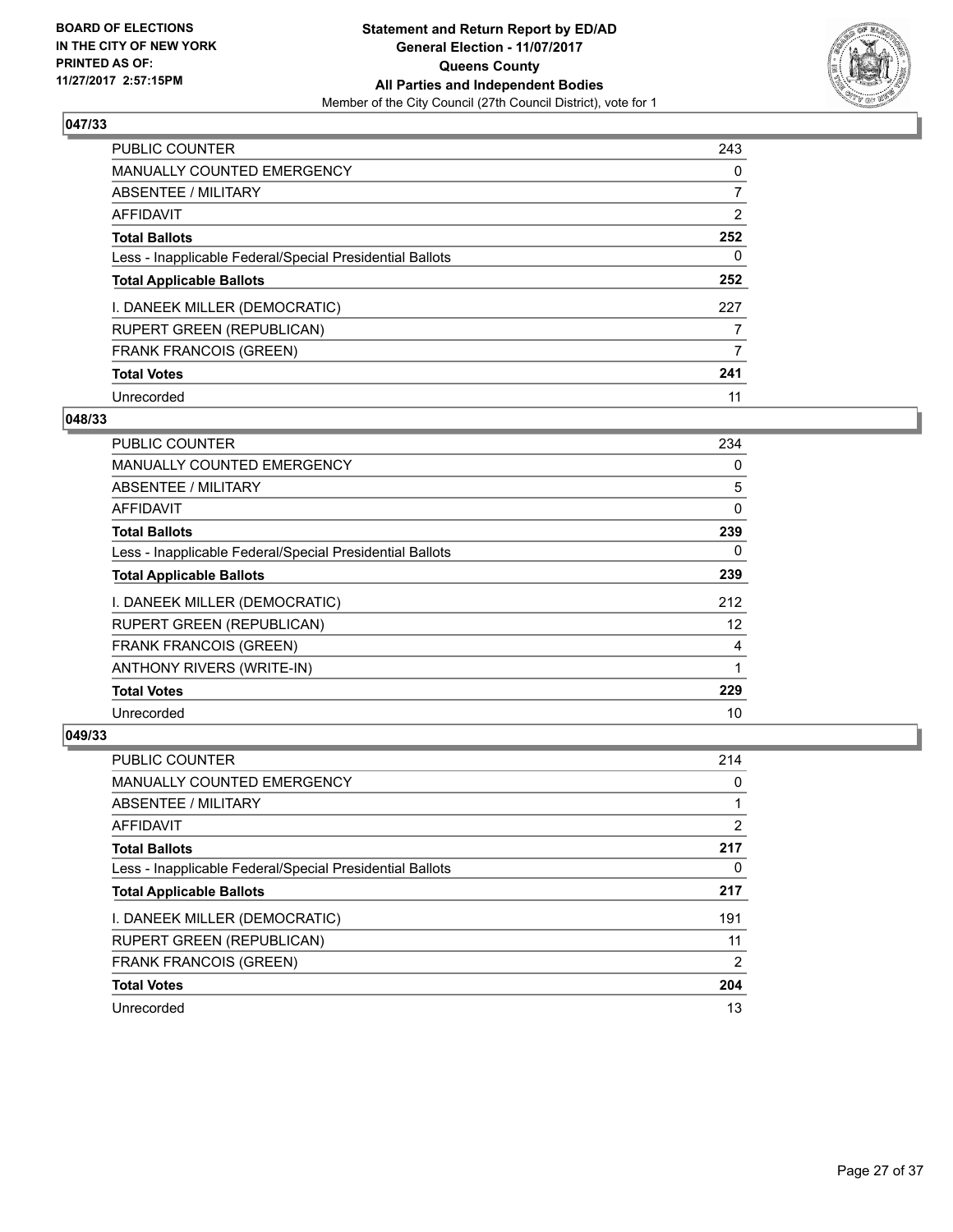

| <b>PUBLIC COUNTER</b>                                    | 211            |
|----------------------------------------------------------|----------------|
| <b>MANUALLY COUNTED EMERGENCY</b>                        | 0              |
| ABSENTEE / MILITARY                                      |                |
| <b>AFFIDAVIT</b>                                         | $\overline{2}$ |
| <b>Total Ballots</b>                                     | 220            |
| Less - Inapplicable Federal/Special Presidential Ballots | 0              |
| <b>Total Applicable Ballots</b>                          | 220            |
| I. DANEEK MILLER (DEMOCRATIC)                            | 182            |
| <b>RUPERT GREEN (REPUBLICAN)</b>                         | 20             |
| <b>FRANK FRANCOIS (GREEN)</b>                            | 7              |
| <b>Total Votes</b>                                       | 209            |
| Unrecorded                                               | 11             |

#### **051/33**

| PUBLIC COUNTER                                           | 240      |
|----------------------------------------------------------|----------|
| <b>MANUALLY COUNTED EMERGENCY</b>                        | 0        |
| ABSENTEE / MILITARY                                      | 5        |
| <b>AFFIDAVIT</b>                                         | 0        |
| <b>Total Ballots</b>                                     | 245      |
| Less - Inapplicable Federal/Special Presidential Ballots | $\Omega$ |
| <b>Total Applicable Ballots</b>                          | 245      |
| I. DANEEK MILLER (DEMOCRATIC)                            | 210      |
| <b>RUPERT GREEN (REPUBLICAN)</b>                         | 13       |
| <b>FRANK FRANCOIS (GREEN)</b>                            | 12       |
| CHARLTON D'SOUZA (WRITE-IN)                              | 1        |
| <b>Total Votes</b>                                       | 236      |
| Unrecorded                                               | 9        |

| <b>PUBLIC COUNTER</b>                                    | 245 |
|----------------------------------------------------------|-----|
| <b>MANUALLY COUNTED EMERGENCY</b>                        | 0   |
| ABSENTEE / MILITARY                                      | 26  |
| AFFIDAVIT                                                |     |
| <b>Total Ballots</b>                                     | 272 |
| Less - Inapplicable Federal/Special Presidential Ballots | 0   |
| <b>Total Applicable Ballots</b>                          | 272 |
| I. DANEEK MILLER (DEMOCRATIC)                            | 224 |
| <b>RUPERT GREEN (REPUBLICAN)</b>                         | 23  |
| <b>FRANK FRANCOIS (GREEN)</b>                            | 10  |
| UNATTRIBUTABLE WRITE-IN (WRITE-IN)                       |     |
| <b>Total Votes</b>                                       | 258 |
| Unrecorded                                               | 14  |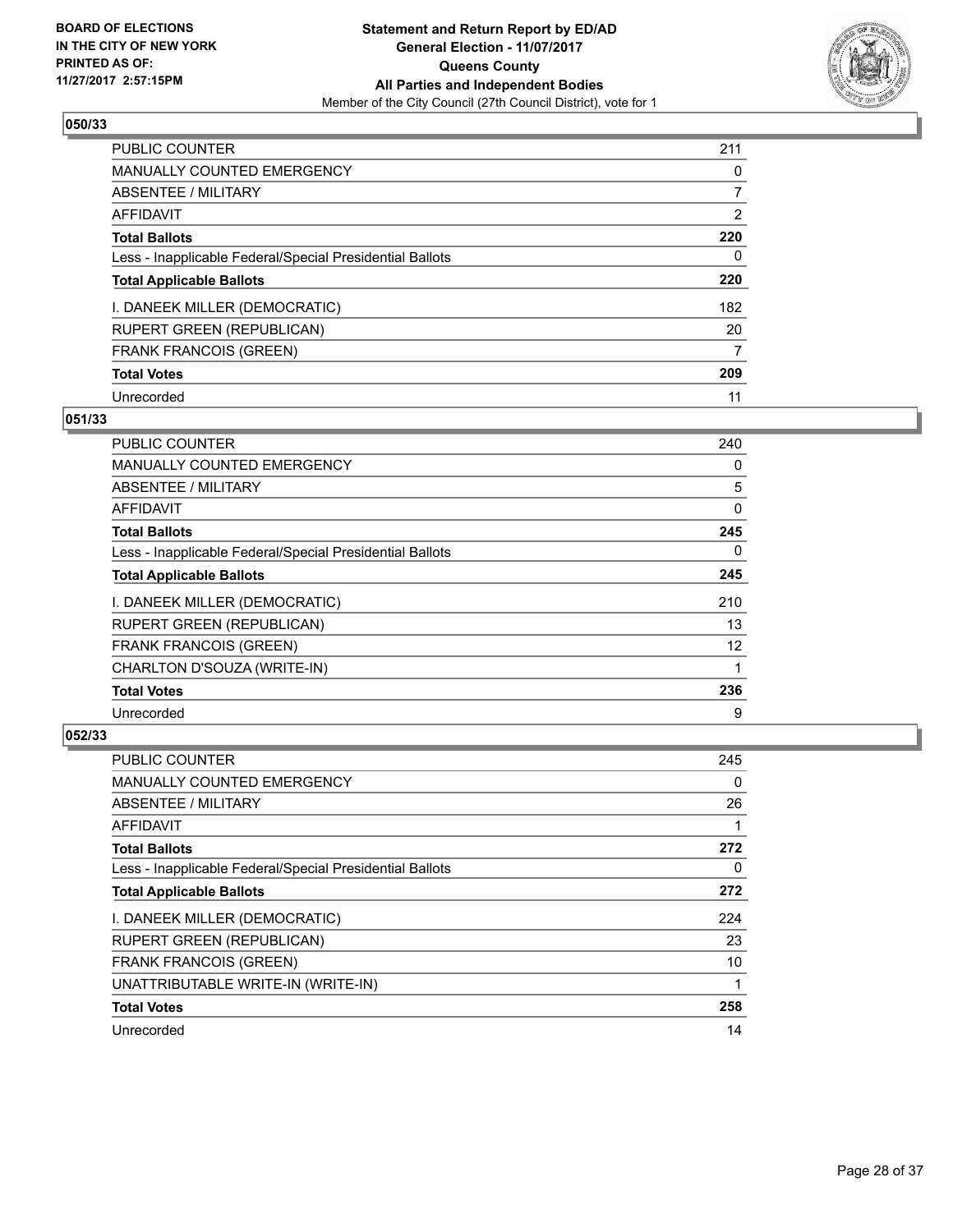

| <b>PUBLIC COUNTER</b>                                    | 275            |
|----------------------------------------------------------|----------------|
| MANUALLY COUNTED EMERGENCY                               | 0              |
| ABSENTEE / MILITARY                                      | $\overline{2}$ |
| <b>AFFIDAVIT</b>                                         | 0              |
| <b>Total Ballots</b>                                     | 277            |
| Less - Inapplicable Federal/Special Presidential Ballots | 0              |
| <b>Total Applicable Ballots</b>                          | 277            |
| I. DANEEK MILLER (DEMOCRATIC)                            | 253            |
| <b>RUPERT GREEN (REPUBLICAN)</b>                         | 6              |
| <b>FRANK FRANCOIS (GREEN)</b>                            | 8              |
| <b>Total Votes</b>                                       | 267            |
| Unrecorded                                               | 10             |

#### **054/33**

| PUBLIC COUNTER                                           | 286            |
|----------------------------------------------------------|----------------|
| <b>MANUALLY COUNTED EMERGENCY</b>                        | 0              |
| <b>ABSENTEE / MILITARY</b>                               | 4              |
| <b>AFFIDAVIT</b>                                         | 2              |
| <b>Total Ballots</b>                                     | 292            |
| Less - Inapplicable Federal/Special Presidential Ballots | 0              |
| <b>Total Applicable Ballots</b>                          | 292            |
| I. DANEEK MILLER (DEMOCRATIC)                            | 267            |
| <b>RUPERT GREEN (REPUBLICAN)</b>                         | 6              |
| <b>FRANK FRANCOIS (GREEN)</b>                            | $\overline{7}$ |
| KADION HENRY (WRITE-IN)                                  |                |
| <b>Total Votes</b>                                       | 281            |
| Unrecorded                                               | 11             |

| PUBLIC COUNTER                                           | 269 |
|----------------------------------------------------------|-----|
| <b>MANUALLY COUNTED EMERGENCY</b>                        | 0   |
| ABSENTEE / MILITARY                                      | 12  |
| AFFIDAVIT                                                | 4   |
| <b>Total Ballots</b>                                     | 285 |
| Less - Inapplicable Federal/Special Presidential Ballots | 0   |
| <b>Total Applicable Ballots</b>                          | 285 |
| I. DANEEK MILLER (DEMOCRATIC)                            | 264 |
| <b>RUPERT GREEN (REPUBLICAN)</b>                         |     |
| FRANK FRANCOIS (GREEN)                                   | 6   |
| <b>Total Votes</b>                                       | 277 |
| Unrecorded                                               | 8   |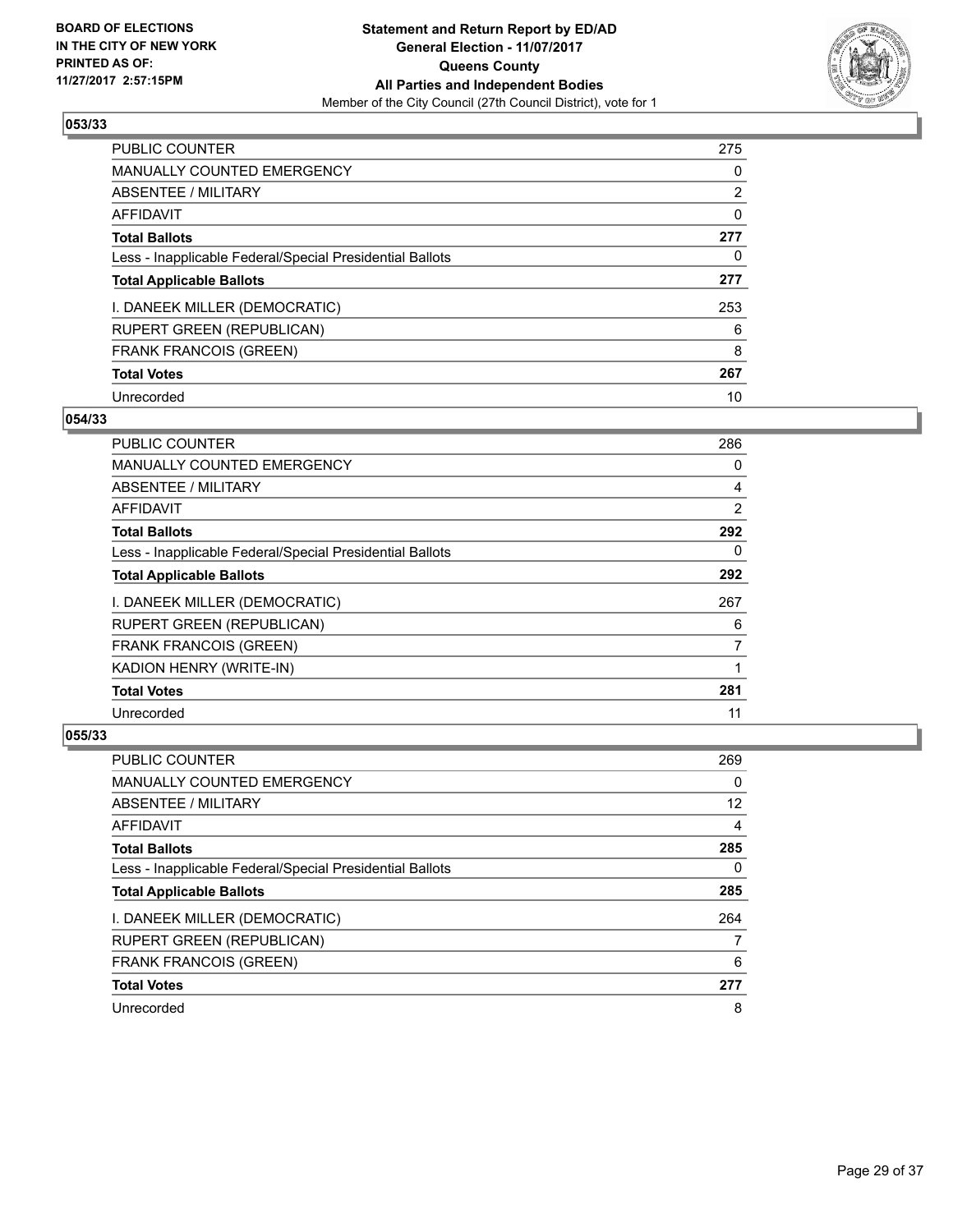

| <b>PUBLIC COUNTER</b>                                    | 342 |
|----------------------------------------------------------|-----|
| <b>MANUALLY COUNTED EMERGENCY</b>                        | 0   |
| ABSENTEE / MILITARY                                      |     |
| AFFIDAVIT                                                | 2   |
| <b>Total Ballots</b>                                     | 351 |
| Less - Inapplicable Federal/Special Presidential Ballots | 0   |
| <b>Total Applicable Ballots</b>                          | 351 |
| I. DANEEK MILLER (DEMOCRATIC)                            | 327 |
| <b>RUPERT GREEN (REPUBLICAN)</b>                         | 9   |
| <b>FRANK FRANCOIS (GREEN)</b>                            | 5   |
| <b>Total Votes</b>                                       | 341 |
| Unrecorded                                               | 10  |

#### **057/33**

| <b>PUBLIC COUNTER</b>                                    | 284 |
|----------------------------------------------------------|-----|
| MANUALLY COUNTED EMERGENCY                               | 0   |
| ABSENTEE / MILITARY                                      | 8   |
| AFFIDAVIT                                                | 2   |
| <b>Total Ballots</b>                                     | 294 |
| Less - Inapplicable Federal/Special Presidential Ballots | 0   |
| <b>Total Applicable Ballots</b>                          | 294 |
| I. DANEEK MILLER (DEMOCRATIC)                            | 274 |
| <b>RUPERT GREEN (REPUBLICAN)</b>                         | 7   |
| <b>FRANK FRANCOIS (GREEN)</b>                            | 9   |
| <b>Total Votes</b>                                       | 290 |
| Unrecorded                                               | 4   |

| <b>PUBLIC COUNTER</b>                                    | 296            |
|----------------------------------------------------------|----------------|
| <b>MANUALLY COUNTED EMERGENCY</b>                        | 0              |
| ABSENTEE / MILITARY                                      | $\overline{7}$ |
| <b>AFFIDAVIT</b>                                         | 6              |
| <b>Total Ballots</b>                                     | 309            |
| Less - Inapplicable Federal/Special Presidential Ballots | 0              |
| <b>Total Applicable Ballots</b>                          | 309            |
| I. DANEEK MILLER (DEMOCRATIC)                            | 289            |
| <b>RUPERT GREEN (REPUBLICAN)</b>                         | 7              |
| <b>FRANK FRANCOIS (GREEN)</b>                            | 3              |
| ARCHIE SPIGNER (WRITE-IN)                                |                |
| <b>Total Votes</b>                                       | 300            |
| Unrecorded                                               | 9              |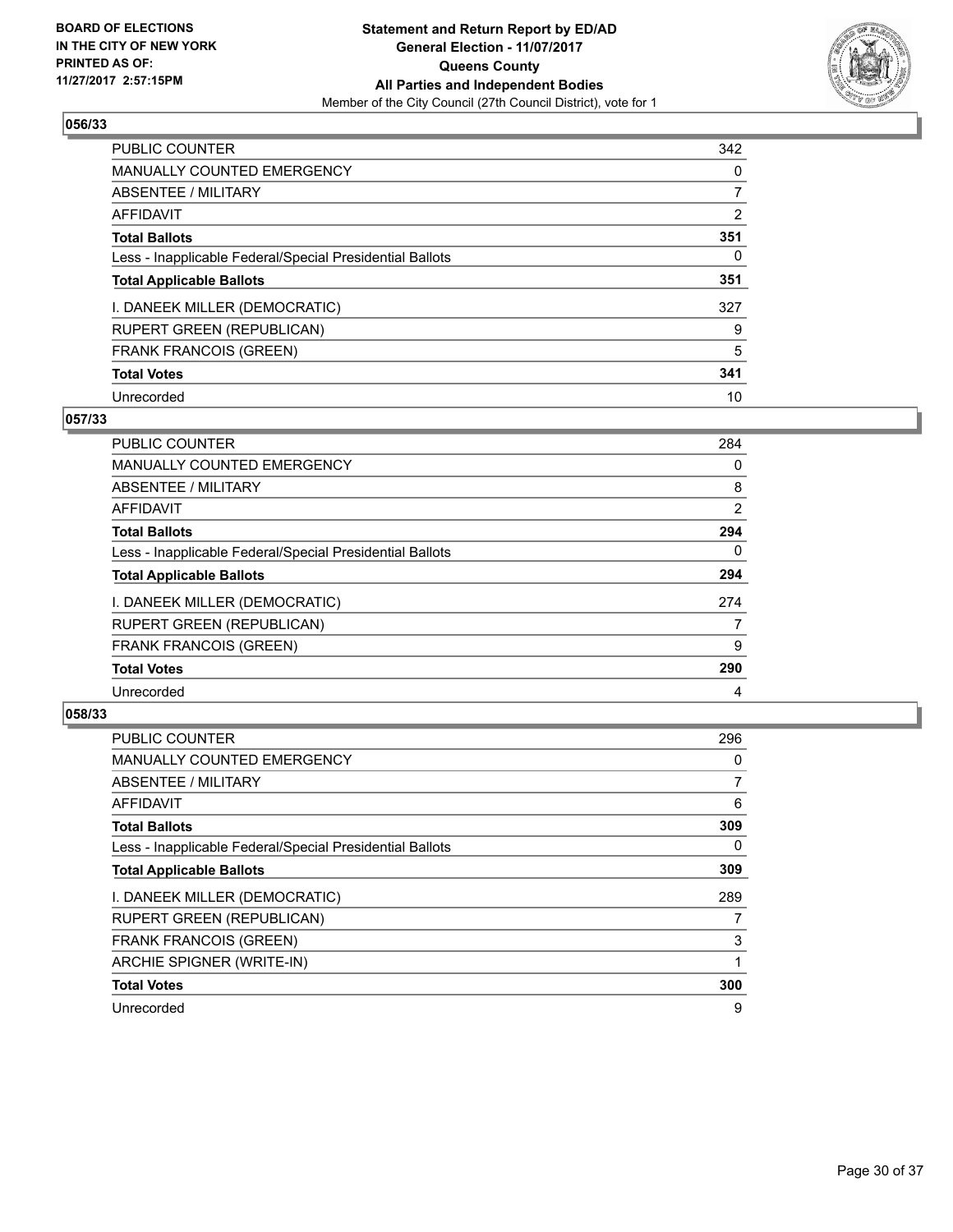

| <b>PUBLIC COUNTER</b>                                    | 338 |
|----------------------------------------------------------|-----|
| <b>MANUALLY COUNTED EMERGENCY</b>                        | 0   |
| ABSENTEE / MILITARY                                      | 5   |
| <b>AFFIDAVIT</b>                                         | 5   |
| <b>Total Ballots</b>                                     | 348 |
| Less - Inapplicable Federal/Special Presidential Ballots | 0   |
| <b>Total Applicable Ballots</b>                          | 348 |
| I. DANEEK MILLER (DEMOCRATIC)                            | 322 |
| <b>RUPERT GREEN (REPUBLICAN)</b>                         | 11  |
| <b>FRANK FRANCOIS (GREEN)</b>                            | 5   |
| <b>Total Votes</b>                                       | 338 |
| Unrecorded                                               | 10  |

#### **060/33**

| <b>PUBLIC COUNTER</b>                                    | 306 |
|----------------------------------------------------------|-----|
| <b>MANUALLY COUNTED EMERGENCY</b>                        | 0   |
| ABSENTEE / MILITARY                                      | 6   |
| AFFIDAVIT                                                | 4   |
| <b>Total Ballots</b>                                     | 316 |
| Less - Inapplicable Federal/Special Presidential Ballots | 0   |
| <b>Total Applicable Ballots</b>                          | 316 |
| I. DANEEK MILLER (DEMOCRATIC)                            | 298 |
| <b>RUPERT GREEN (REPUBLICAN)</b>                         | 2   |
| <b>FRANK FRANCOIS (GREEN)</b>                            | 6   |
| <b>ANTHONY RIVERS (WRITE-IN)</b>                         |     |
| <b>Total Votes</b>                                       | 307 |
| Unrecorded                                               | 9   |

| PUBLIC COUNTER                                           | 222 |
|----------------------------------------------------------|-----|
| <b>MANUALLY COUNTED EMERGENCY</b>                        | 0   |
| ABSENTEE / MILITARY                                      | 2   |
| AFFIDAVIT                                                | 4   |
| <b>Total Ballots</b>                                     | 228 |
| Less - Inapplicable Federal/Special Presidential Ballots | 0   |
| <b>Total Applicable Ballots</b>                          | 228 |
| I. DANEEK MILLER (DEMOCRATIC)                            | 214 |
| <b>RUPERT GREEN (REPUBLICAN)</b>                         | 4   |
| <b>FRANK FRANCOIS (GREEN)</b>                            | 3   |
| <b>Total Votes</b>                                       | 221 |
| Unrecorded                                               | 7   |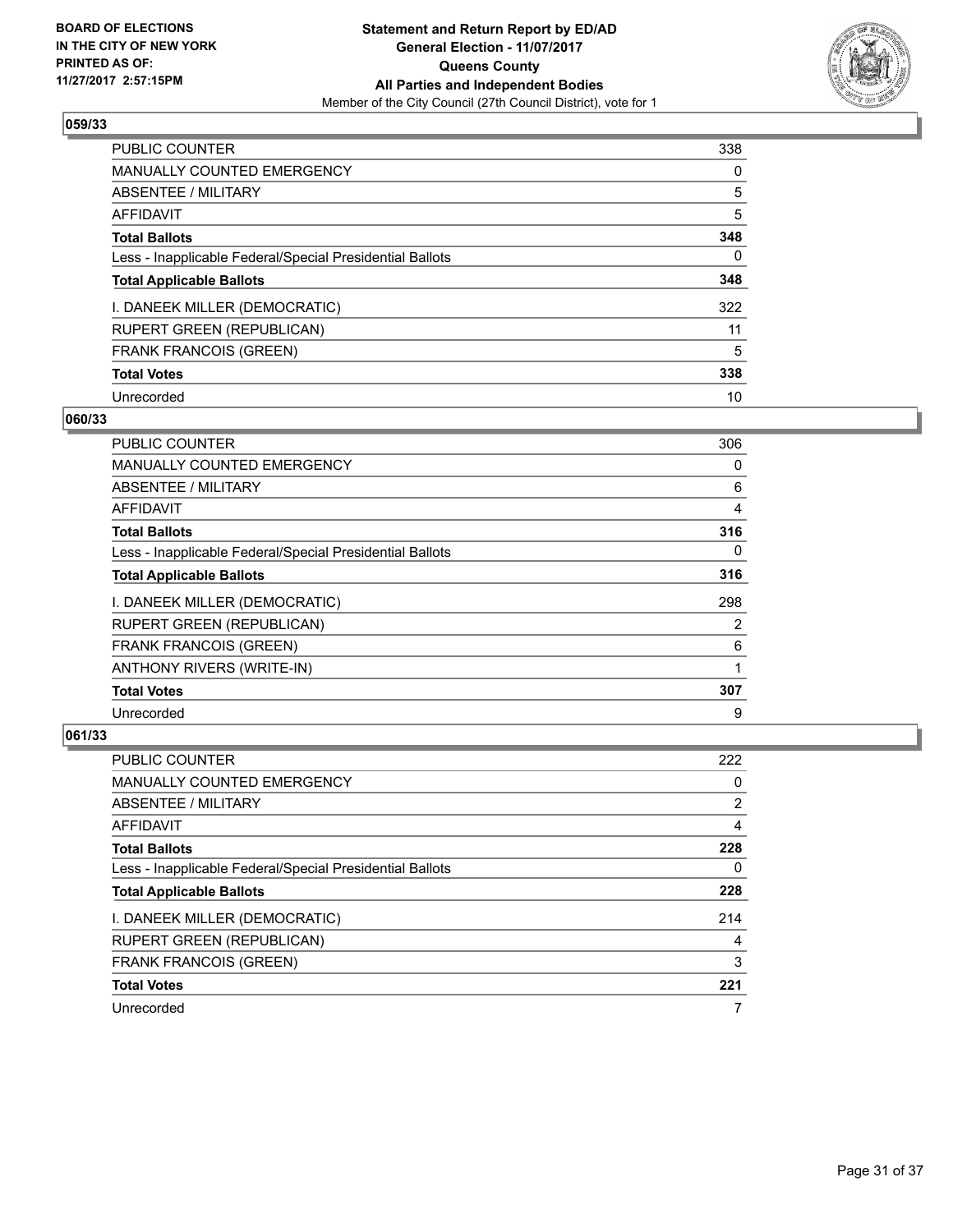

| <b>PUBLIC COUNTER</b>                                    | 312 |
|----------------------------------------------------------|-----|
| <b>MANUALLY COUNTED EMERGENCY</b>                        | 0   |
| ABSENTEE / MILITARY                                      | 6   |
| <b>AFFIDAVIT</b>                                         | 3   |
| <b>Total Ballots</b>                                     | 321 |
| Less - Inapplicable Federal/Special Presidential Ballots | 0   |
| <b>Total Applicable Ballots</b>                          | 321 |
| I. DANEEK MILLER (DEMOCRATIC)                            | 304 |
| <b>RUPERT GREEN (REPUBLICAN)</b>                         | 4   |
| <b>FRANK FRANCOIS (GREEN)</b>                            | 3   |
| DAVID P. SEGRE (WRITE-IN)                                |     |
| <b>Total Votes</b>                                       | 312 |
| Unrecorded                                               | 9   |

## **063/33**

| <b>PUBLIC COUNTER</b>                                    | 310 |
|----------------------------------------------------------|-----|
| <b>MANUALLY COUNTED EMERGENCY</b>                        | 0   |
| ABSENTEE / MILITARY                                      | 6   |
| AFFIDAVIT                                                | 5   |
| <b>Total Ballots</b>                                     | 321 |
| Less - Inapplicable Federal/Special Presidential Ballots | 0   |
| <b>Total Applicable Ballots</b>                          | 321 |
| I. DANEEK MILLER (DEMOCRATIC)                            | 301 |
| <b>RUPERT GREEN (REPUBLICAN)</b>                         | 5   |
| <b>FRANK FRANCOIS (GREEN)</b>                            | 4   |
| <b>Total Votes</b>                                       | 310 |
| Unrecorded                                               | 11  |

| PUBLIC COUNTER                                           | 325 |
|----------------------------------------------------------|-----|
| <b>MANUALLY COUNTED EMERGENCY</b>                        | 0   |
| ABSENTEE / MILITARY                                      | 10  |
| AFFIDAVIT                                                | 2   |
| <b>Total Ballots</b>                                     | 337 |
| Less - Inapplicable Federal/Special Presidential Ballots | 0   |
| <b>Total Applicable Ballots</b>                          | 337 |
| I. DANEEK MILLER (DEMOCRATIC)                            | 310 |
| RUPERT GREEN (REPUBLICAN)                                | 10  |
| <b>FRANK FRANCOIS (GREEN)</b>                            | 7   |
| <b>Total Votes</b>                                       | 327 |
| Unrecorded                                               | 10  |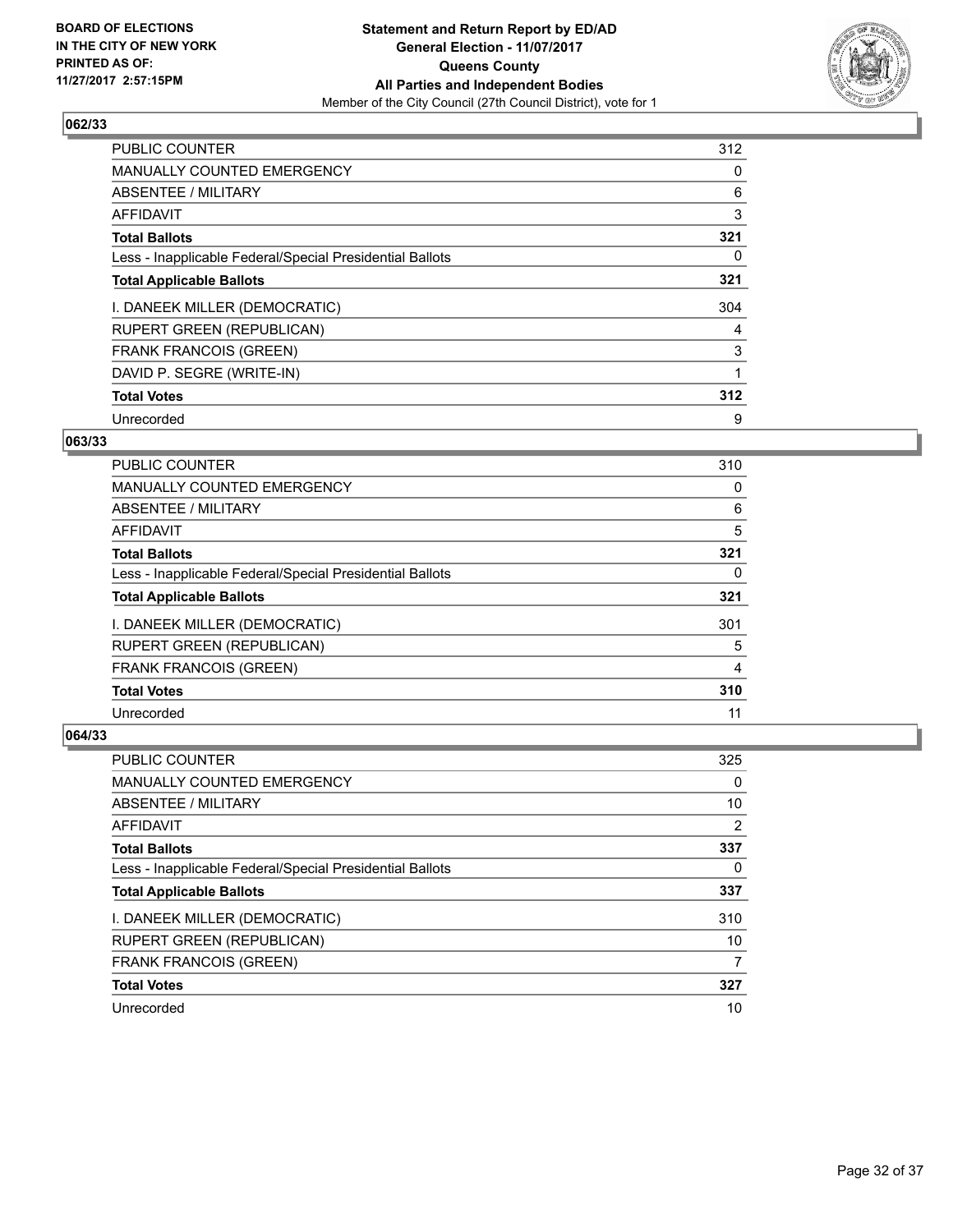

| <b>PUBLIC COUNTER</b>                                    | 407 |
|----------------------------------------------------------|-----|
| <b>MANUALLY COUNTED EMERGENCY</b>                        | 0   |
| ABSENTEE / MILITARY                                      | 11  |
| <b>AFFIDAVIT</b>                                         | 2   |
| <b>Total Ballots</b>                                     | 420 |
| Less - Inapplicable Federal/Special Presidential Ballots | 0   |
| <b>Total Applicable Ballots</b>                          | 420 |
| I. DANEEK MILLER (DEMOCRATIC)                            | 393 |
| <b>RUPERT GREEN (REPUBLICAN)</b>                         | 6   |
| <b>FRANK FRANCOIS (GREEN)</b>                            | 6   |
| <b>Total Votes</b>                                       | 405 |
| Unrecorded                                               | 15  |

#### **066/33**

| PUBLIC COUNTER                                           | 359      |
|----------------------------------------------------------|----------|
| <b>MANUALLY COUNTED EMERGENCY</b>                        | 0        |
| ABSENTEE / MILITARY                                      | 8        |
| <b>AFFIDAVIT</b>                                         | 3        |
| <b>Total Ballots</b>                                     | 370      |
| Less - Inapplicable Federal/Special Presidential Ballots | $\Omega$ |
| <b>Total Applicable Ballots</b>                          | 370      |
| I. DANEEK MILLER (DEMOCRATIC)                            | 339      |
| <b>RUPERT GREEN (REPUBLICAN)</b>                         | 7        |
| <b>FRANK FRANCOIS (GREEN)</b>                            | 17       |
| ANTHONY RIVERS (WRITE-IN)                                |          |
| <b>Total Votes</b>                                       | 364      |
| Unrecorded                                               | 6        |

| PUBLIC COUNTER                                           | 308 |
|----------------------------------------------------------|-----|
| <b>MANUALLY COUNTED EMERGENCY</b>                        | 0   |
| ABSENTEE / MILITARY                                      | 3   |
| AFFIDAVIT                                                | 4   |
| <b>Total Ballots</b>                                     | 315 |
| Less - Inapplicable Federal/Special Presidential Ballots | 0   |
| <b>Total Applicable Ballots</b>                          | 315 |
| I. DANEEK MILLER (DEMOCRATIC)                            | 287 |
| <b>RUPERT GREEN (REPUBLICAN)</b>                         | 9   |
| <b>FRANK FRANCOIS (GREEN)</b>                            |     |
| <b>Total Votes</b>                                       | 297 |
| Unrecorded                                               | 18  |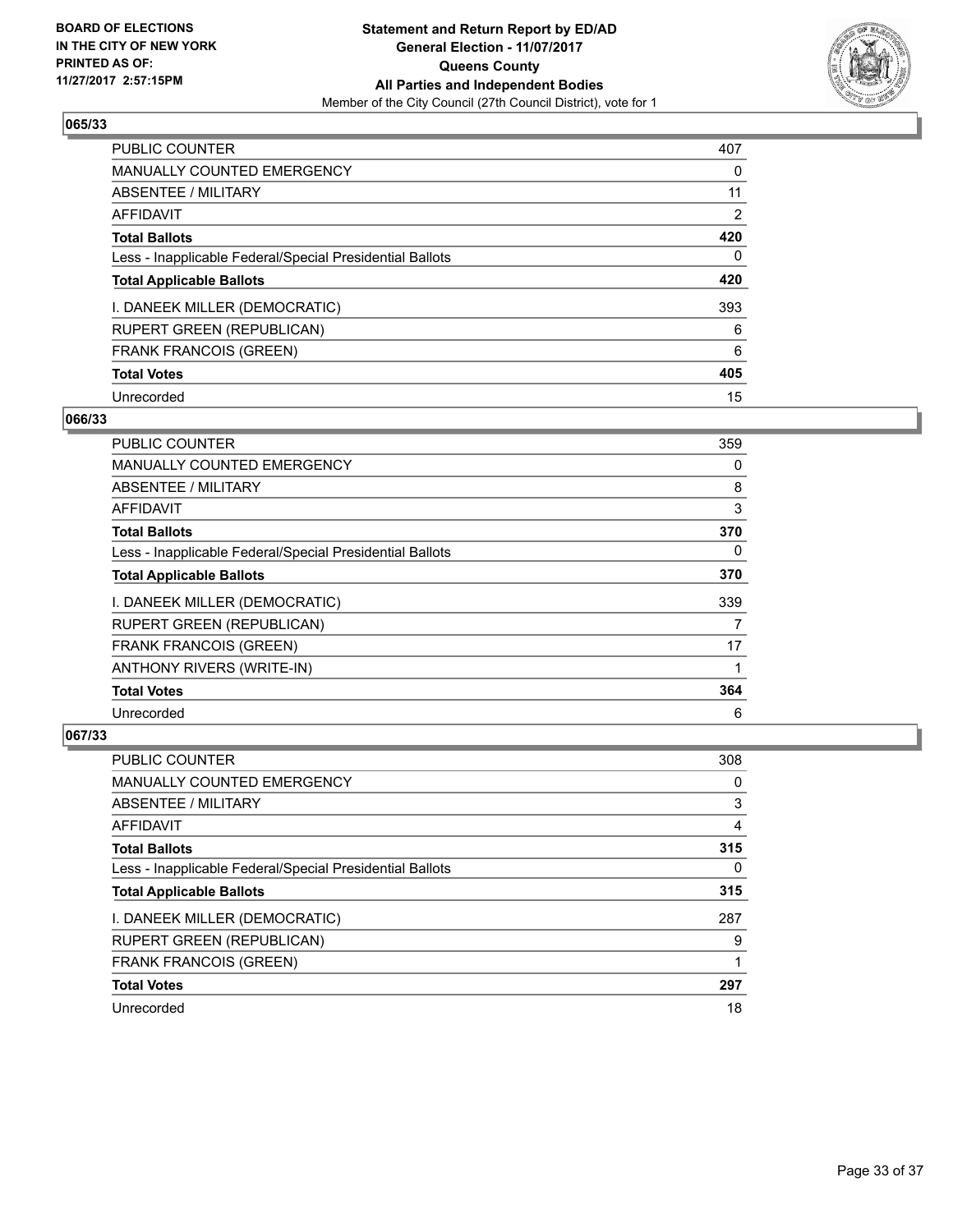

| <b>PUBLIC COUNTER</b>                                    | 324 |
|----------------------------------------------------------|-----|
| MANUALLY COUNTED EMERGENCY                               | 0   |
| ABSENTEE / MILITARY                                      | 9   |
| <b>AFFIDAVIT</b>                                         | 0   |
| <b>Total Ballots</b>                                     | 333 |
| Less - Inapplicable Federal/Special Presidential Ballots | 0   |
| <b>Total Applicable Ballots</b>                          | 333 |
| I. DANEEK MILLER (DEMOCRATIC)                            | 315 |
| <b>RUPERT GREEN (REPUBLICAN)</b>                         | 5   |
| <b>FRANK FRANCOIS (GREEN)</b>                            | 4   |
| <b>Total Votes</b>                                       | 324 |
| Unrecorded                                               | 9   |

#### **069/33**

| <b>PUBLIC COUNTER</b>                                    | 352      |
|----------------------------------------------------------|----------|
| <b>MANUALLY COUNTED EMERGENCY</b>                        | 0        |
| ABSENTEE / MILITARY                                      | 6        |
| <b>AFFIDAVIT</b>                                         | 6        |
| <b>Total Ballots</b>                                     | 364      |
| Less - Inapplicable Federal/Special Presidential Ballots | $\Omega$ |
| <b>Total Applicable Ballots</b>                          | 364      |
| I. DANEEK MILLER (DEMOCRATIC)                            | 340      |
| <b>RUPERT GREEN (REPUBLICAN)</b>                         | 9        |
| <b>FRANK FRANCOIS (GREEN)</b>                            | 3        |
| <b>Total Votes</b>                                       | 352      |
| Unrecorded                                               | 12       |

| <b>PUBLIC COUNTER</b>                                    | 380 |
|----------------------------------------------------------|-----|
| <b>MANUALLY COUNTED EMERGENCY</b>                        |     |
| ABSENTEE / MILITARY                                      | 11  |
| <b>AFFIDAVIT</b>                                         | 0   |
| <b>Total Ballots</b>                                     | 392 |
| Less - Inapplicable Federal/Special Presidential Ballots | 0   |
| <b>Total Applicable Ballots</b>                          | 392 |
| I. DANEEK MILLER (DEMOCRATIC)                            | 364 |
| <b>RUPERT GREEN (REPUBLICAN)</b>                         | 9   |
| <b>FRANK FRANCOIS (GREEN)</b>                            | 6   |
| <b>Total Votes</b>                                       | 379 |
| Unrecorded                                               | 13  |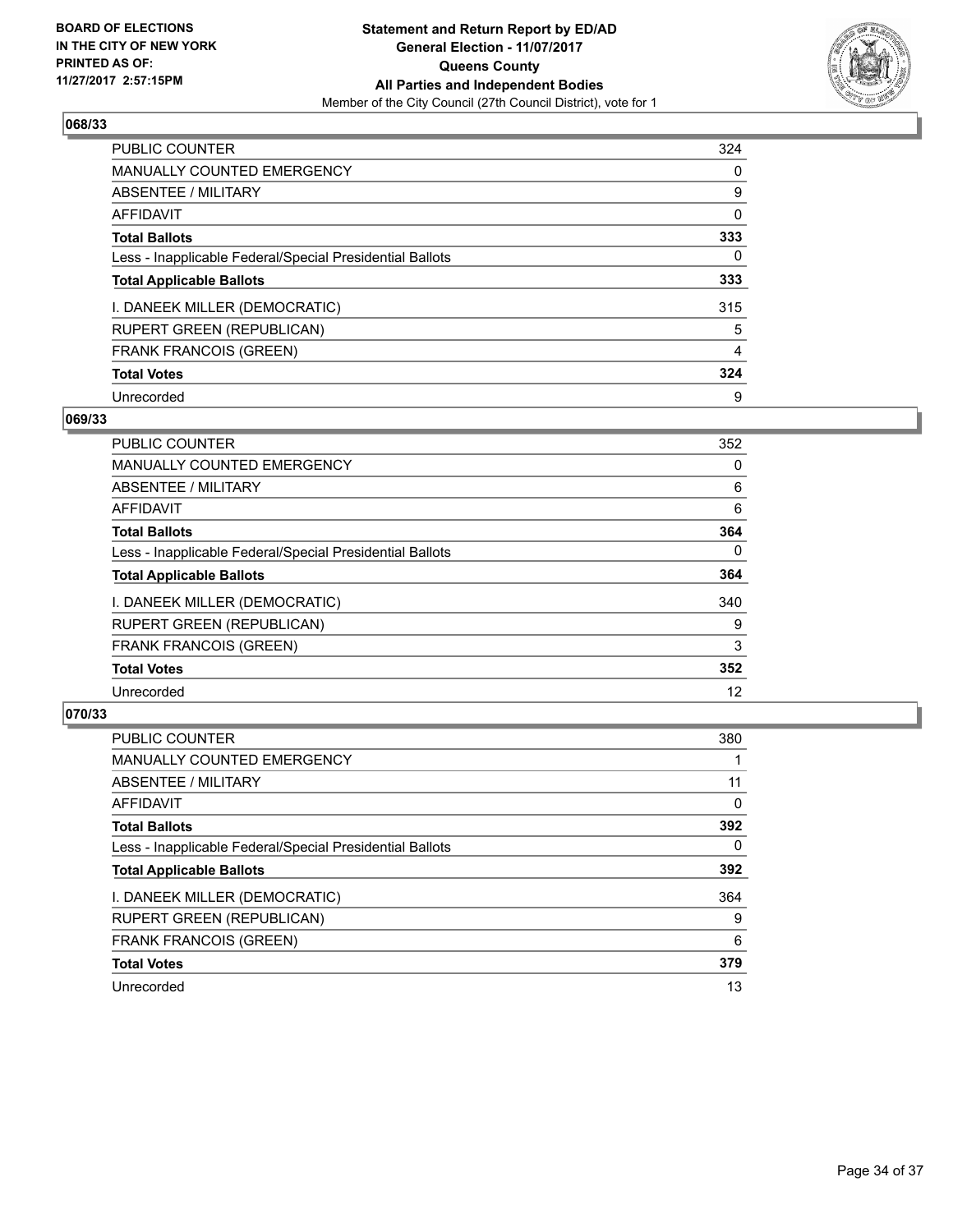

| <b>PUBLIC COUNTER</b>                                    | 376 |
|----------------------------------------------------------|-----|
| <b>MANUALLY COUNTED EMERGENCY</b>                        | 5   |
| ABSENTEE / MILITARY                                      | 10  |
| <b>AFFIDAVIT</b>                                         |     |
| <b>Total Ballots</b>                                     | 392 |
| Less - Inapplicable Federal/Special Presidential Ballots | 0   |
| <b>Total Applicable Ballots</b>                          | 392 |
| I. DANEEK MILLER (DEMOCRATIC)                            | 357 |
| <b>RUPERT GREEN (REPUBLICAN)</b>                         | 15  |
| <b>FRANK FRANCOIS (GREEN)</b>                            | 10  |
| <b>Total Votes</b>                                       | 382 |
| Unrecorded                                               | 10  |

#### **072/33**

| <b>PUBLIC COUNTER</b>                                    | 254 |
|----------------------------------------------------------|-----|
| <b>MANUALLY COUNTED EMERGENCY</b>                        | 0   |
| ABSENTEE / MILITARY                                      | 7   |
| AFFIDAVIT                                                | 2   |
| <b>Total Ballots</b>                                     | 263 |
| Less - Inapplicable Federal/Special Presidential Ballots | 0   |
| <b>Total Applicable Ballots</b>                          | 263 |
| I. DANEEK MILLER (DEMOCRATIC)                            | 245 |
| <b>RUPERT GREEN (REPUBLICAN)</b>                         | 11  |
| <b>FRANK FRANCOIS (GREEN)</b>                            |     |
| <b>Total Votes</b>                                       | 257 |
| Unrecorded                                               | 6   |

| <b>PUBLIC COUNTER</b>                                    | 236 |
|----------------------------------------------------------|-----|
| <b>MANUALLY COUNTED EMERGENCY</b>                        | 0   |
| ABSENTEE / MILITARY                                      | 2   |
| <b>AFFIDAVIT</b>                                         | 2   |
| <b>Total Ballots</b>                                     | 240 |
| Less - Inapplicable Federal/Special Presidential Ballots | 0   |
| <b>Total Applicable Ballots</b>                          | 240 |
| I. DANEEK MILLER (DEMOCRATIC)                            | 222 |
| <b>RUPERT GREEN (REPUBLICAN)</b>                         |     |
| <b>FRANK FRANCOIS (GREEN)</b>                            | 3   |
| <b>Total Votes</b>                                       | 226 |
| Unrecorded                                               | 14  |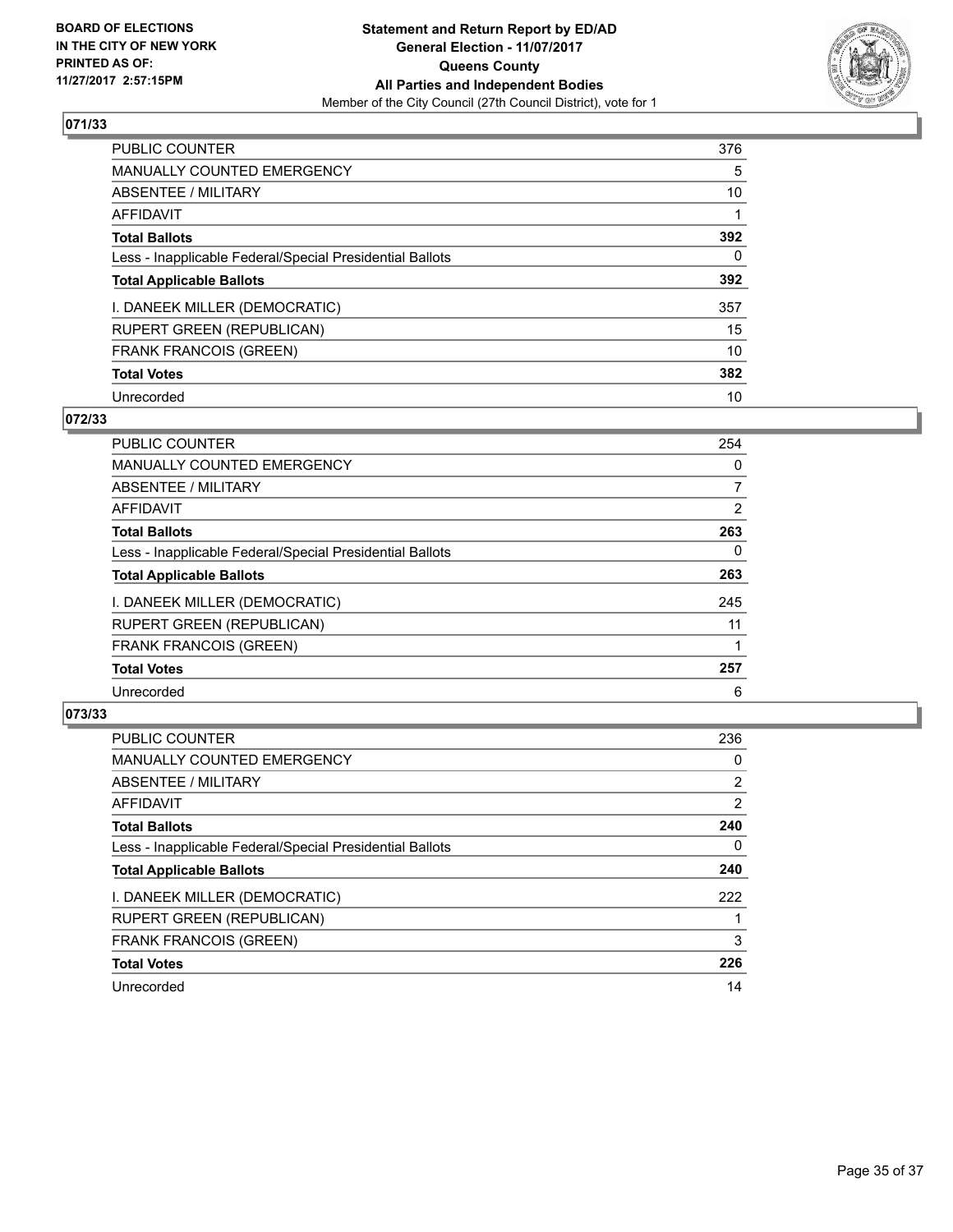

| <b>PUBLIC COUNTER</b>                                    | 243 |
|----------------------------------------------------------|-----|
| <b>MANUALLY COUNTED EMERGENCY</b>                        | 0   |
| ABSENTEE / MILITARY                                      | 5   |
| <b>AFFIDAVIT</b>                                         | 0   |
| <b>Total Ballots</b>                                     | 248 |
| Less - Inapplicable Federal/Special Presidential Ballots | 0   |
| <b>Total Applicable Ballots</b>                          | 248 |
| I. DANEEK MILLER (DEMOCRATIC)                            | 231 |
| RUPERT GREEN (REPUBLICAN)                                | 2   |
| FRANK FRANCOIS (GREEN)                                   | 5   |
| ANTHONY RIVERS (WRITE-IN)                                |     |
| <b>Total Votes</b>                                       | 239 |
| Unrecorded                                               | 9   |

# **078/33**

| <b>PUBLIC COUNTER</b>                                    | 275 |
|----------------------------------------------------------|-----|
| <b>MANUALLY COUNTED EMERGENCY</b>                        | 0   |
| ABSENTEE / MILITARY                                      | 4   |
| AFFIDAVIT                                                |     |
| <b>Total Ballots</b>                                     | 280 |
| Less - Inapplicable Federal/Special Presidential Ballots | 0   |
| <b>Total Applicable Ballots</b>                          | 280 |
| I. DANEEK MILLER (DEMOCRATIC)                            | 256 |
| <b>RUPERT GREEN (REPUBLICAN)</b>                         | 5   |
| <b>FRANK FRANCOIS (GREEN)</b>                            | 5   |
| <b>Total Votes</b>                                       | 266 |
| Unrecorded                                               | 14  |

| PUBLIC COUNTER                                           | 197 |
|----------------------------------------------------------|-----|
| <b>MANUALLY COUNTED EMERGENCY</b>                        | 0   |
| ABSENTEE / MILITARY                                      | 2   |
| AFFIDAVIT                                                | 2   |
| <b>Total Ballots</b>                                     | 201 |
| Less - Inapplicable Federal/Special Presidential Ballots | 0   |
| <b>Total Applicable Ballots</b>                          | 201 |
| I. DANEEK MILLER (DEMOCRATIC)                            | 179 |
| <b>RUPERT GREEN (REPUBLICAN)</b>                         | 10  |
| <b>FRANK FRANCOIS (GREEN)</b>                            | 2   |
| <b>Total Votes</b>                                       | 191 |
| Unrecorded                                               | 10  |